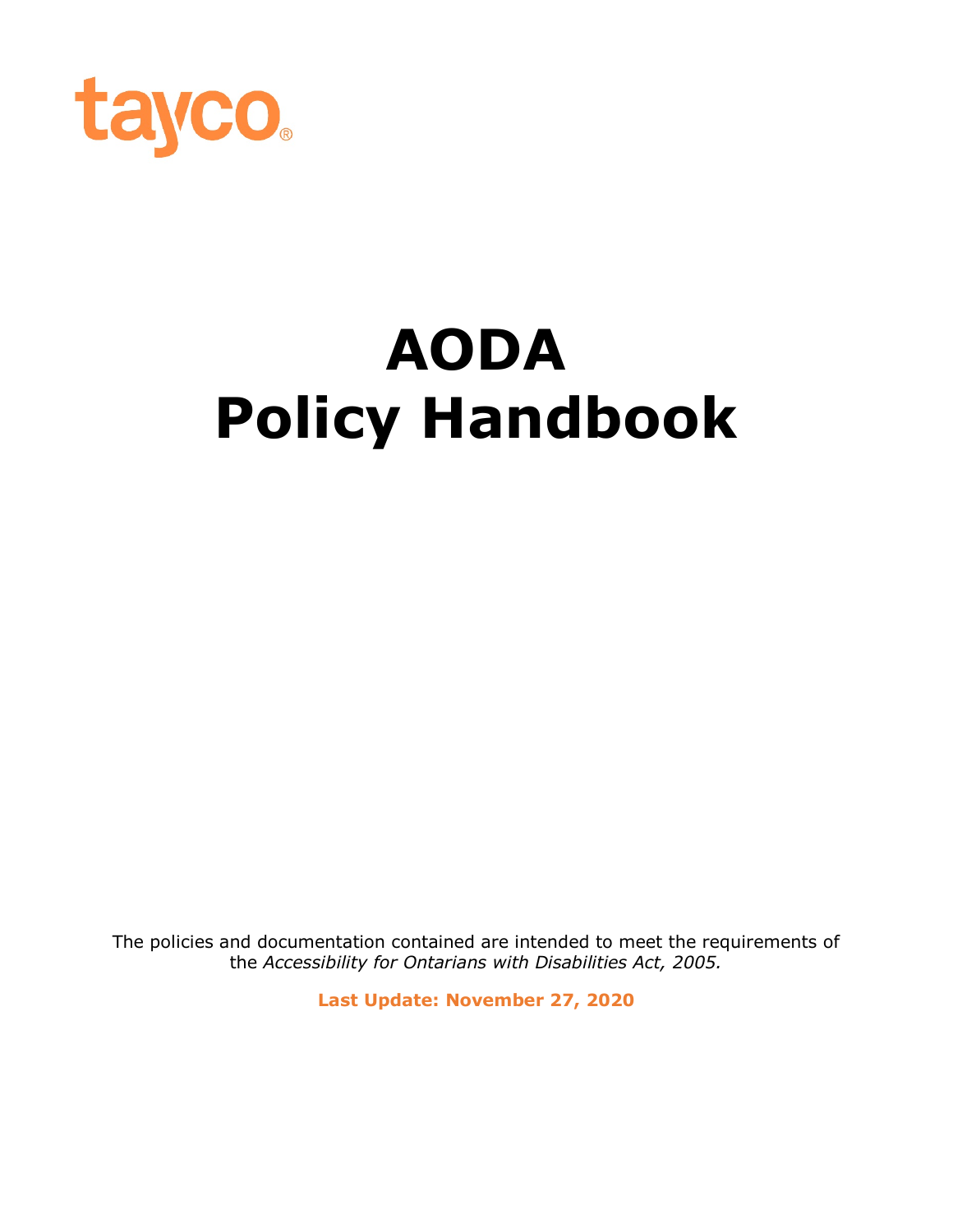# Table of Contents

# Policies

- 1. Statement of Commitment to Accessibility
- 2. Definitions
- 3. Customer Service Policy
- 4. Employment Policy
- 5. Information and Communication Policy
- 6. Customer Emergency Response Plans

# **Documentation**

- 7. Multi-Year Accessibility Plan for the Integrated Accessibility Standards Regulation
- 8. Individual Accommodation Planning Tool
- 9. Individual Workplace Emergency Response Information Worksheet
- 10. Sample Customer Service Disruption in Service Notification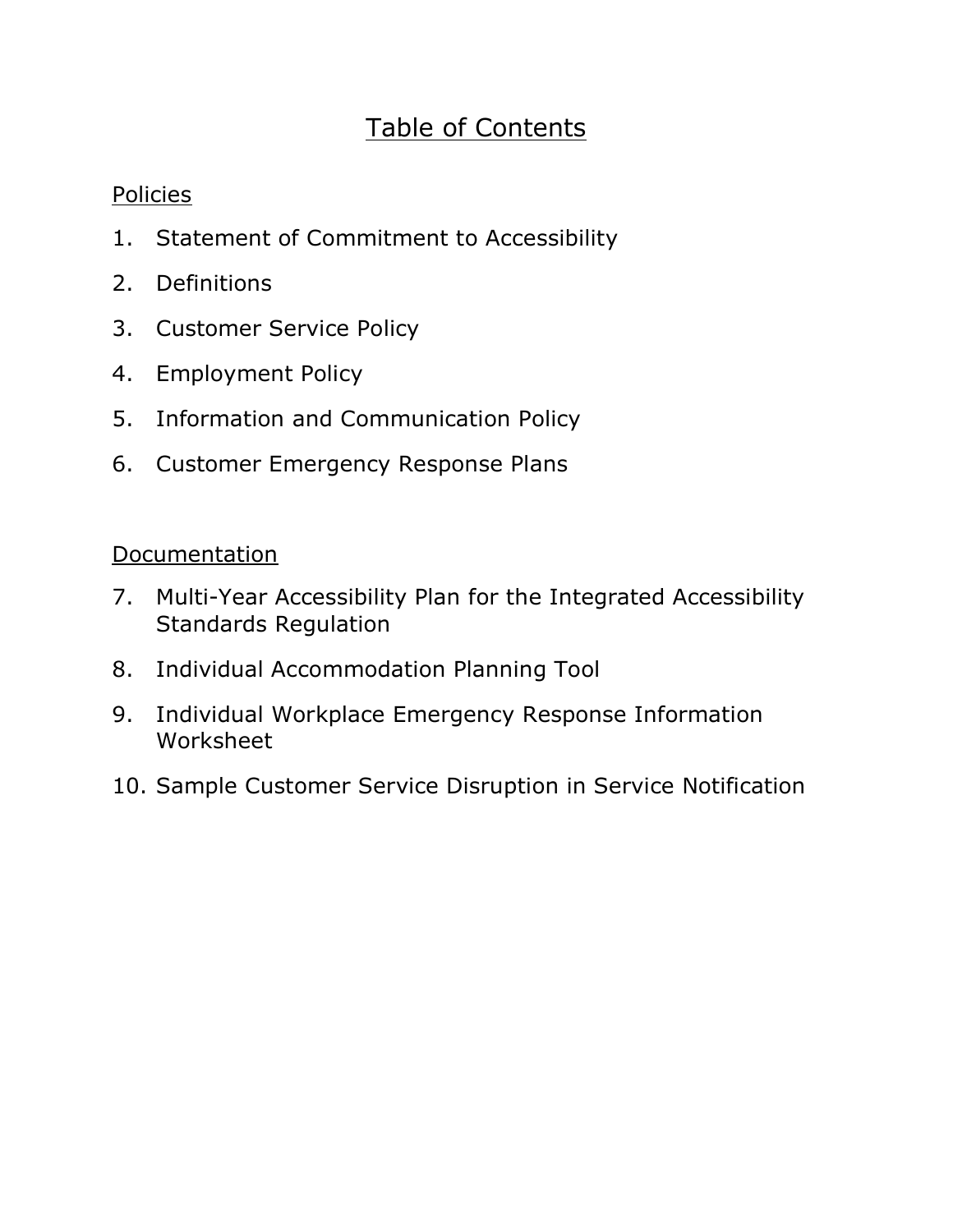|  | <b>AODA - Statement of Commitment</b> |                   | Doc $#$ : | HRM-1001-POL-1 |
|--|---------------------------------------|-------------------|-----------|----------------|
|  | to Accessibility                      | Rev#:             |           |                |
|  | <b>Effective Date:</b>                | December 12, 2017 | Page #:   | $\vert$ 1 of 1 |

Tayco is committed to providing a barrier-free environment for all stakeholders including our customers, employees, job applicants, suppliers, and any visitors who may enter our premises, access our information, or use our services. As an organization, we respect and uphold the requirements set forth under the *Accessibility for Ontarians with Disabilities Act* (2005), and its associated standards and regulations.

Tayco understands that we have a responsibility for ensuring a safe, dignified, and welcoming environment for everyone. We are committed to ensuring our organization's compliance by incorporating accessibility legislation into our policies, procedures, equipment requirements, training, and best practices. We will review these policies and practices annually, as organizational changes occur, or in anticipation of compliance deadlines. In addition, we will strive to meet the needs of individuals with disabilities in a timely and effective manner.

Providing an accessible and barrier-free environment is a shared effort, and as an organization, Tayco is committed to working with the necessary parties to make accessibility for all a reality. For more detailed information on our accessibility policies, plans, and training programs, please contact Human Resources.

Sincerely,

**REPS** 

Kevin Philips CEO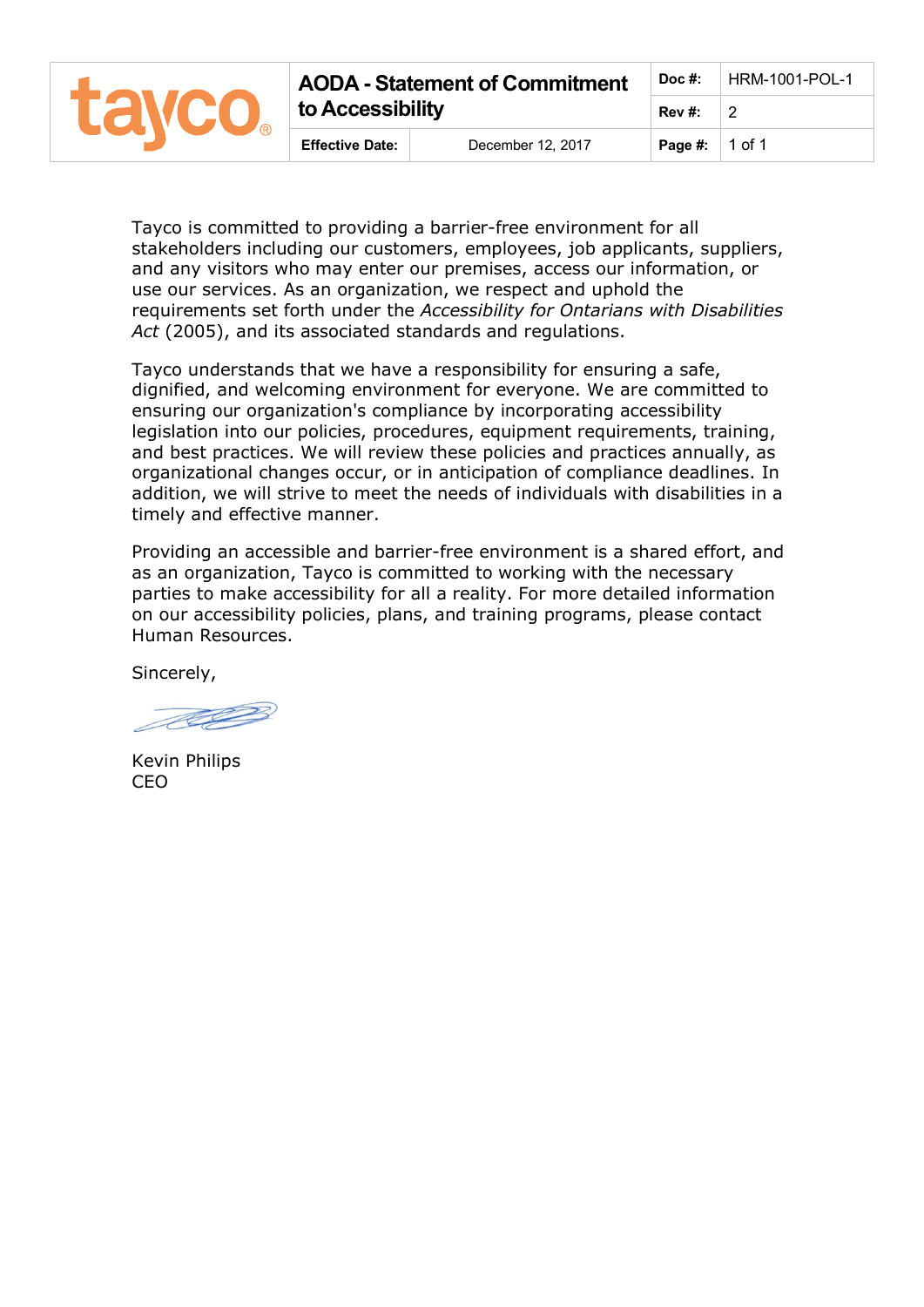|       | AODA – Policy Definitions |                   | $Doc$ #: | HRM-1001-POL-2 |
|-------|---------------------------|-------------------|----------|----------------|
| tavco |                           |                   | Rev#:    |                |
|       | <b>Effective Date:</b>    | December 12, 2017 | Page #:  | $\vert$ 1 of 3 |

Accessible Formats– Include but are not limited to large print, recorded audio and electronic formats, braille and other formats usable by persons with disabilities.

Assistive Device – Is a technical aid, communication device or other instrument that is used to maintain or improve the functional abilities of people with disabilities. Personal assistive devices are typically devices that customers bring with them such as a wheelchair, walker or a personal oxygen tank that might assist in hearing, seeing, communicating, moving, breathing, remembering and/or reading.

Chemical, biological, or radiological incidents –This may include a release of toxic chemicals or other dangerous agents within the vicinity of Tayco, including natural gas leaks; the release of harmful bacteria, viruses, or other biological dangers; release of or exposure to radioactive materials.

Communication Supports – Include but are not limited to captioning, alternative and augmentative communication supports, plain language, sign language and other supports that facilitate effective communications.

Conversion Ready– An electronic or digital format that facilitates conversion into an acceptable format.

Disability – The term disability as defined by the *Accessibility for Ontarians with Disabilities Act, 2005,* and the *Ontario Human Rights Code,* refers to*:*

- Any degree of physical disability, infirmity, malformation or disfigurement that is caused by bodily injury, birth defect or illness and, without limiting the generality of the foregoing, includes diabetes mellitus, epilepsy, a brain injury, any degree of paralysis, amputation, lack of physical co-ordination, blindness or visual impediment, deafness or hearing impediment, muteness or speech impediment, or physical reliance on a guide dog or other animal or on a wheelchair or other remedial appliance or device;
- A condition of mental impairment or a developmental disability;
- A learning disability, or dysfunction in one or more of the processes involved in understanding or using symbols or spoken language;
- A mental disorder; or
- An injury or disability for which benefits were claimed or received under the insurance plan established under the *Workplace Safety and Insurance Act, 1997*.

Fire and/or smoke – Any conflagration (fire) of combustible materials at Tayco causing danger of burns from fire or suffocation/choking from smoke inhalation. This can also include fires nearby Tayco where there is a clear danger of the fire spreading to Tayco or causing the air to become un-breathable due to smoke.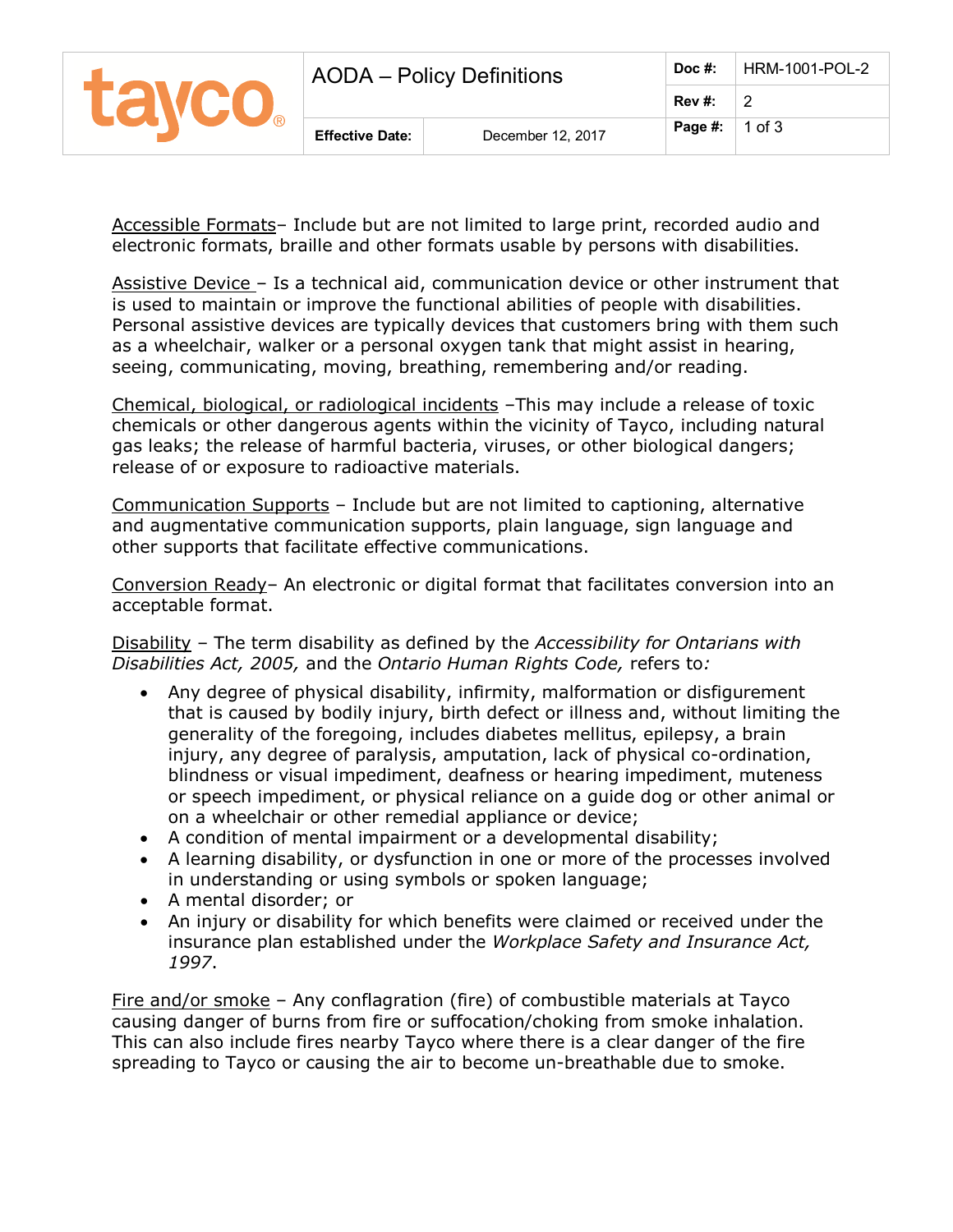|              | <b>AODA</b> – Policy Definitions |                   | Doc $#$ : | HRM-1001-POL-2 |  |
|--------------|----------------------------------|-------------------|-----------|----------------|--|
| <b>Tavco</b> |                                  |                   | Rev #:    |                |  |
|              | <b>Effective Date:</b>           | December 12, 2017 | Page #:   | $2$ of $3$     |  |

Guide Dog – Is a highly-trained working dog that has been trained at one of the facilities listed in Ontario Regulation 58 under the *Blind Persons' Rights Act,* to provide mobility, safety and increased independence for people who are blind.

Natural disaster or severe weather –This is a broad term meaning any emergency caused by inclement weather conditions or tectonic activity. Natural disasters include tornados, floods, earthquakes, mudslides, hurricanes, lightning strikes, avalanches, blizzards, ice storms, severe thunderstorms, and so on. In some cases, natural disaster may also include excessive periods of intensely cold weather, or excessive periods of intensely hot and/or humid weather.

Performance Management – Activities related to assessing and improving employee performance, productivity and effectiveness with the goal of facilitating employee success.

Redeployment – The reassignment of employees to other departments or jobs within the organization as an alternative to layoff, when a particular job or department has been eliminated by the organization.

Structural failures –This term encompasses any damage to Tayco property or premises that causes unsafe conditions due to structural failure. Failures or pending failures include (but are not limited to) bomb threats, collapsed walls, ceilings, or foundations, burst water mains, electrical power outages, and so on.

Service Animal – an animal is a service animal for a person with a disability if:

- 1. the animal can be readily identified as one that is being used by the person for reasons relating to the person's disability, as a result of visual indicators such as the vest or harness worn by the animal; or
- 2. the person provides documentation from one of the following regulated health professionals confirming that the person requires the animal for reasons relating to the disability:
	- o A member of the College of Audiologists and Speech-Language Pathologists of Ontario;
	- o A member of the College of Chiropractors of Ontario;
	- o A member of the College of Nurses of Ontario;
	- o A member of the College of Occupational Therapists of Ontario;
	- o A member of the College of Optometrists of Ontario;
	- $\circ$  A member of the College of Physicians and Surgeons of Ontario;
	- o A member of the College of Physiotherapists of Ontario;
	- o A member of the College of Psychologists of Ontario; or
	- o A member of the College of Registered Psychotherapists and Registered Mental Health Therapists of Ontario.

Service Dog – As reflected in *Health Protection and Promotion Act, Ontario Regulation 562* a dog other than a guide dog for the blind is a service dog if: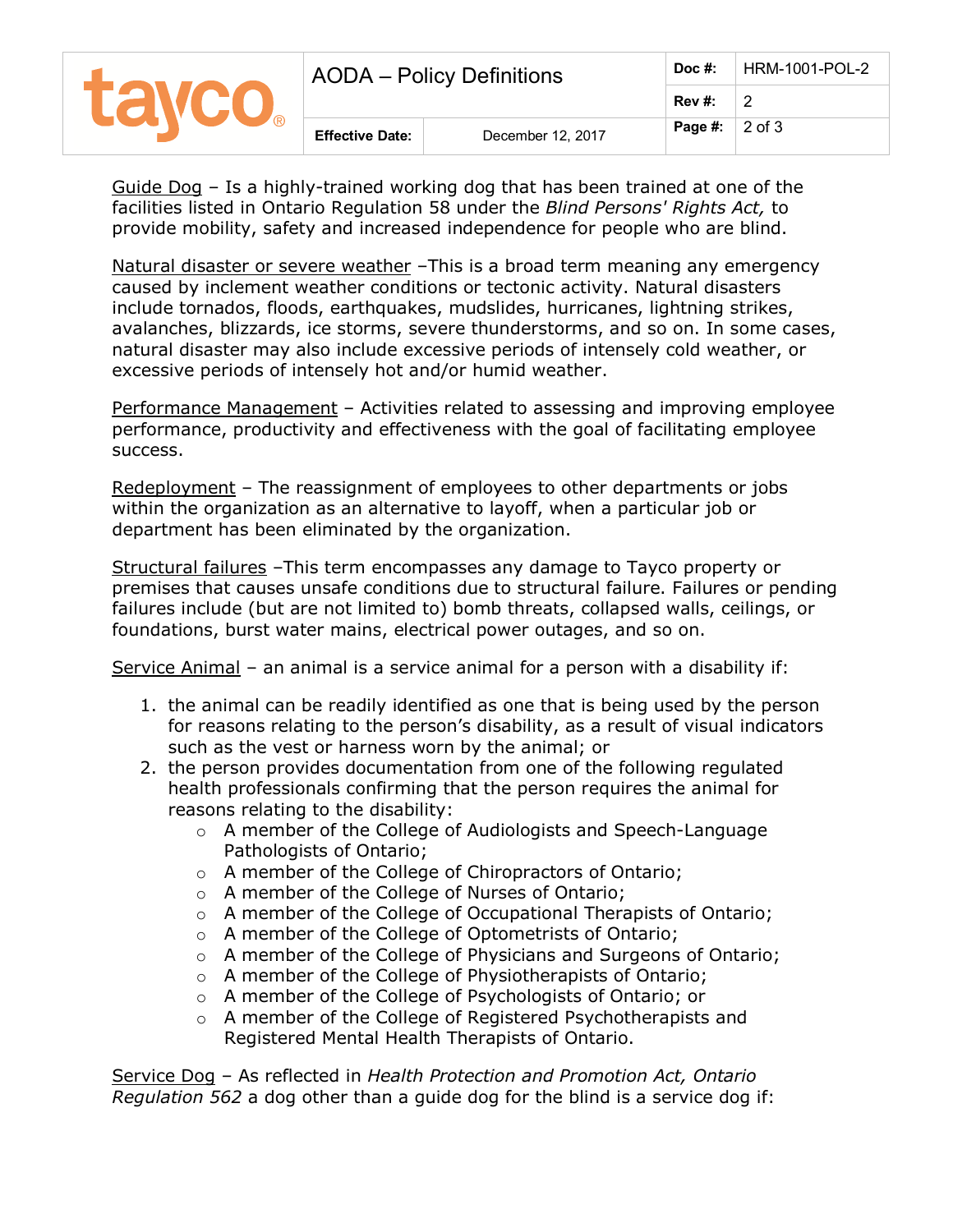|               | <b>AODA</b> – Policy Definitions |                   | Doc $#$ :                     | HRM-1001-POL-2 |  |
|---------------|----------------------------------|-------------------|-------------------------------|----------------|--|
| <b>TAVCO.</b> |                                  | Rev#:             |                               |                |  |
|               | <b>Effective Date:</b>           | December 12, 2017 | <b>Page #:</b> $\vert$ 3 of 3 |                |  |

- It is readily apparent to an average person that the dog functions as a service dog for a person with a medical disability; or
- The person who requires the dog can provide on request a letter from a physician or nurse confirming that the person requires a service dog.

Support Person - a support person means, in relation to a person with a disability, another person who accompanies him or her in order to help with communication, mobility, personal care, medical needs or access to goods and services.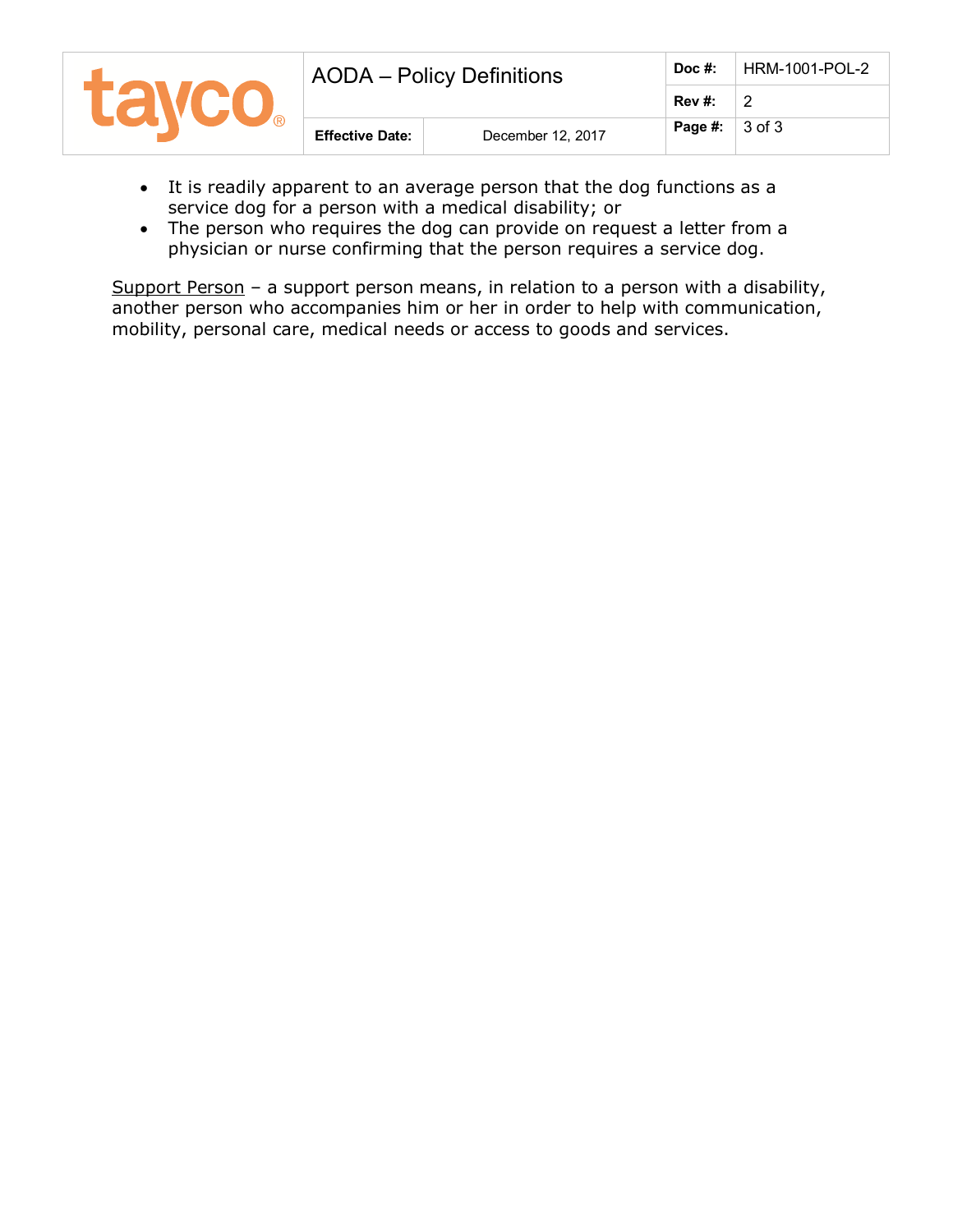

|                        | <b>AODA</b> – Integrated Accessibility                               |                               | Doc #:   HRM-1001-POL-3 |
|------------------------|----------------------------------------------------------------------|-------------------------------|-------------------------|
|                        | <b>Standards Regulation (IASR)</b><br><b>Customer Service Policy</b> | <b>Rev #:</b> 2               |                         |
| <b>Effective Date:</b> | December 12, 2017                                                    | <b>Page #:</b> $\vert$ 1 of 5 |                         |

# **Intent**

This policy is intended to meet the requirements of the Customer Service Standards included in the Integrated Accessibility Standards under the *Accessibility for Ontarians with Disabilities Act, 2005.* It applies to the provision of goods and services to the public or other third parties, not to the goods themselves.

All goods and services provided by Tayco shall follow the principles of dignity, independence, integration and equal opportunity.

# **Guidelines**

In accordance with the Customer Service Standards*,* this policy addresses the following:

- A. The Provision of Goods and Services to Persons with Disabilities;
- B. The Use of Assistive Devices
- C. The Use of Guide Dogs, Service Animals and Service Dogs
- D. The Use of Support Persons
- E. Notice of Service Disruptions
- F. Customer Feedback
- G. Training
- H. Notice of Availability and Format of Required Documents

# **A. The Provision of Goods and Services to Persons with Disabilities**

Tayco will make every reasonable effort to ensure that its policies, practices and procedures are consistent with the principles of dignity, independence, integration and equal opportunity by:

- Ensuring that all customers receive the same value and quality;
- Allowing customers with disabilities to do things in their own ways, at their own pace when accessing goods and services as long as this does not present a safety risk;
- Using alternative methods when possible to ensure that customers with disabilities have access to the same services, in the same place and in a similar manner;
- Taking into account individual needs when providing goods and services; and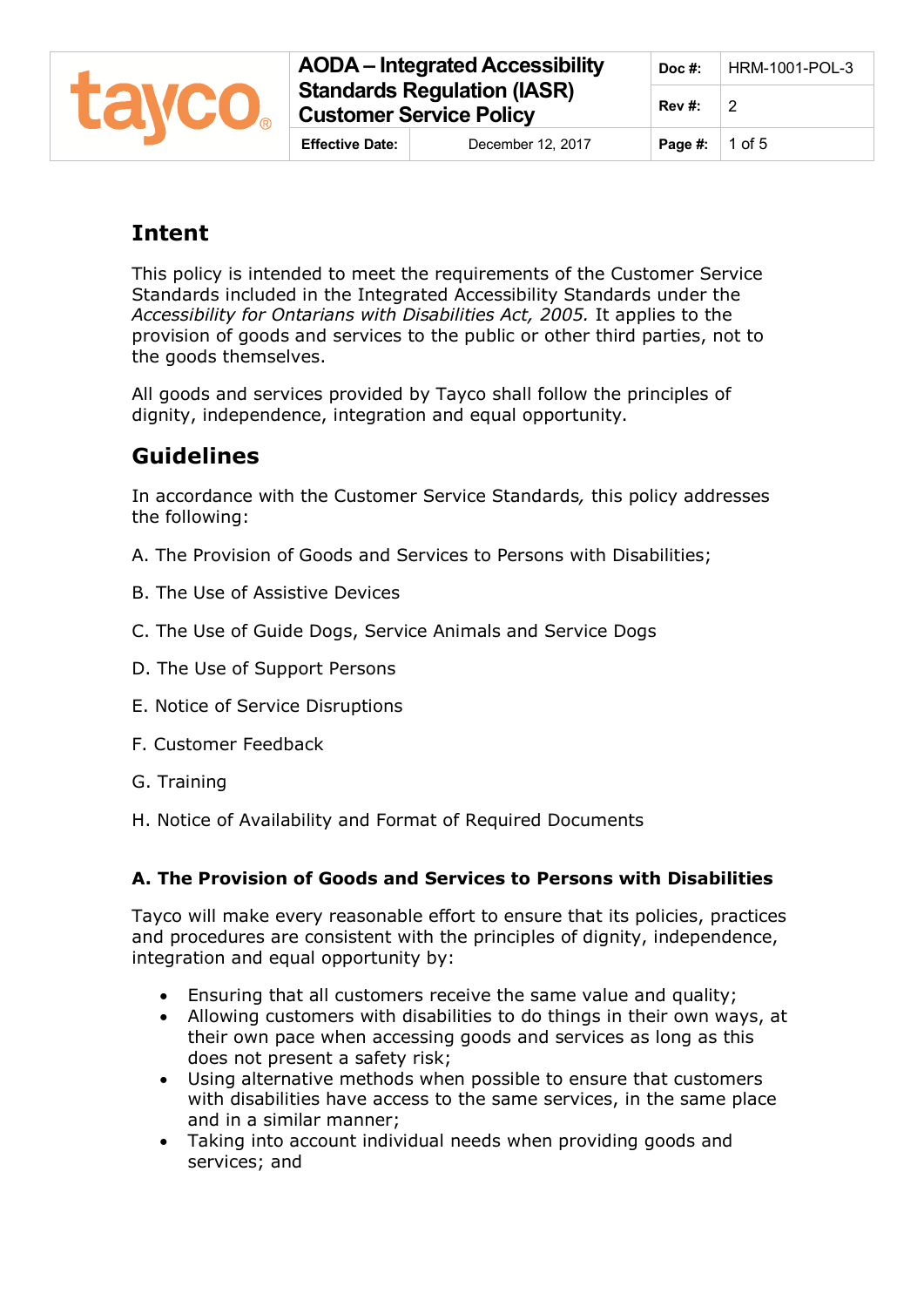

• Communicating in a manner that takes into account the customer's disability.

# **B. The Use of Assistive Devices**

#### Customer's Own Assistive Device(s)

Persons with disabilities may use their own assistive devices as required when accessing goods or services provided by Tayco.

In cases where the assistive device presents a safety concern or where accessibility might be an issue, other reasonable measures will be used to ensure the access of goods and services. For example, open flames and oxygen tanks cannot be near one another. Therefore, the accommodation of a customer with an oxygen tank may involve ensuring the customer is in a location that would be considered safe for both the customer and business.

# **C. Guide Dogs, Service Animals and Service Dogs**

A customer with a disability that is accompanied by guide dog, service animal or service dog will be allowed access to premises that are open to the public unless otherwise excluded by law.

#### Recognizing a Guide Dog, Service Dog and/or Service Animal:

If it is not readily apparent that the animal is being used by the customer for reasons relating to his or her disability, Tayco may request verification from the customer.

#### Care and Control of the Animal:

The customer who is accompanied by a guide dog, service dog and/or service animal is responsible for maintaining care and control of the animal at all time.

#### **Allergies**

If a health and safety concern presents itself for example in the form of a severe allergy to the animal, Tayco will make all reasonable efforts to meet the needs of all individuals.

#### **D. The Use of Support Persons**

If a customer with a disability is accompanied by a support person, Tayco will ensure that both persons are allowed to enter the premises together and that the customer is not prevented from having access to the support person.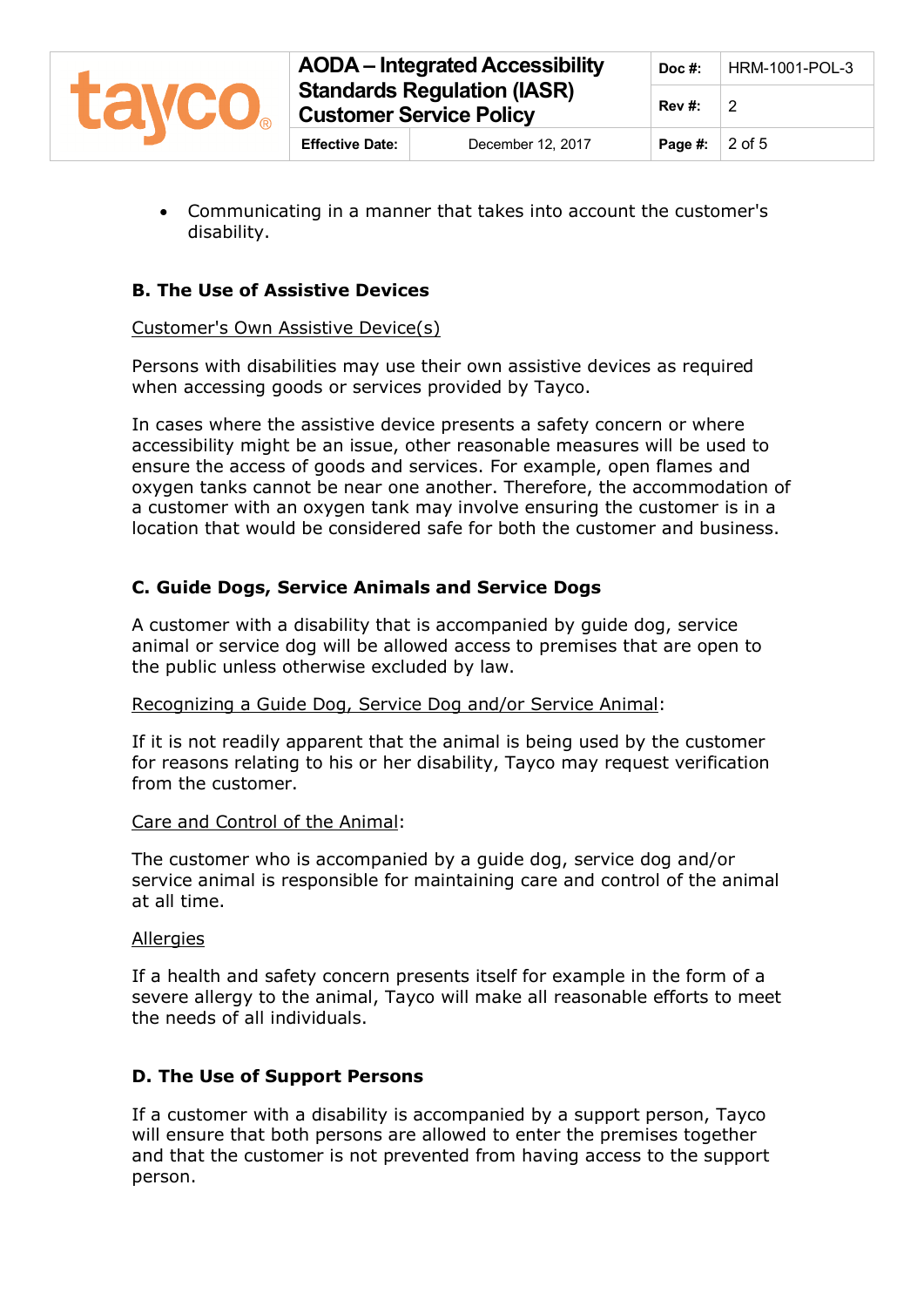

|                        | <b>AODA - Integrated Accessibility</b>                               |                        | Doc #: $ $ HRM-1001-POL-3 |
|------------------------|----------------------------------------------------------------------|------------------------|---------------------------|
|                        | <b>Standards Regulation (IASR)</b><br><b>Customer Service Policy</b> | <b>Rev #:</b>          | ່າ                        |
| <b>Effective Date:</b> | December 12, 2017                                                    | Page #: $\vert$ 3 of 5 |                           |

In situations where confidential information might be discussed, consent will be obtained from the customer, prior to any conversation where confidential information might be discussed.

# **E. Notice of Disruptions in Service**

Service disruptions may occur due to reasons that may or may not be within the control or knowledge of Tayco. In the event of any temporary disruptions to facilities or services that customers with disabilities rely on to access or use Tayco's goods or services, reasonable efforts will be made to provide advance notice. In some circumstances such as in the situation of unplanned temporary disruptions, advance notice may not be possible.

Notifications will include:

In the event that a notification needs to be posted the following information will be included unless it is not readily available or known:

- Goods or services that are disrupted or unavailable;
- Reason for the disruption;
- Anticipated duration; and
- A description of alternative services or options.

#### Notification Options

When disruptions occur Tayco will provide notice by:

- posting notices in conspicuous places including at the point of disruption, at the main entrance and the nearest accessible entrance to the service disruption and/or on the Tayco website;
- contacting customers with appointments;
- verbally notifying customers when they are making a reservation or appointment; or
- by any other method that may be reasonable under the circumstances.

#### **F. Customer Feedback**

Tayco shall provide customers with the opportunity to provide feedback on the service provided to customers with disabilities. Information about the feedback process will be readily available to all customers and notice of the process will be made available by (insert ways in which the process will be publicized). Feedback forms along with alternate methods of providing feedback such as verbally (in person or by telephone) or written (hand written, delivered, website or email), will be available upon request.

#### Submitting Feedback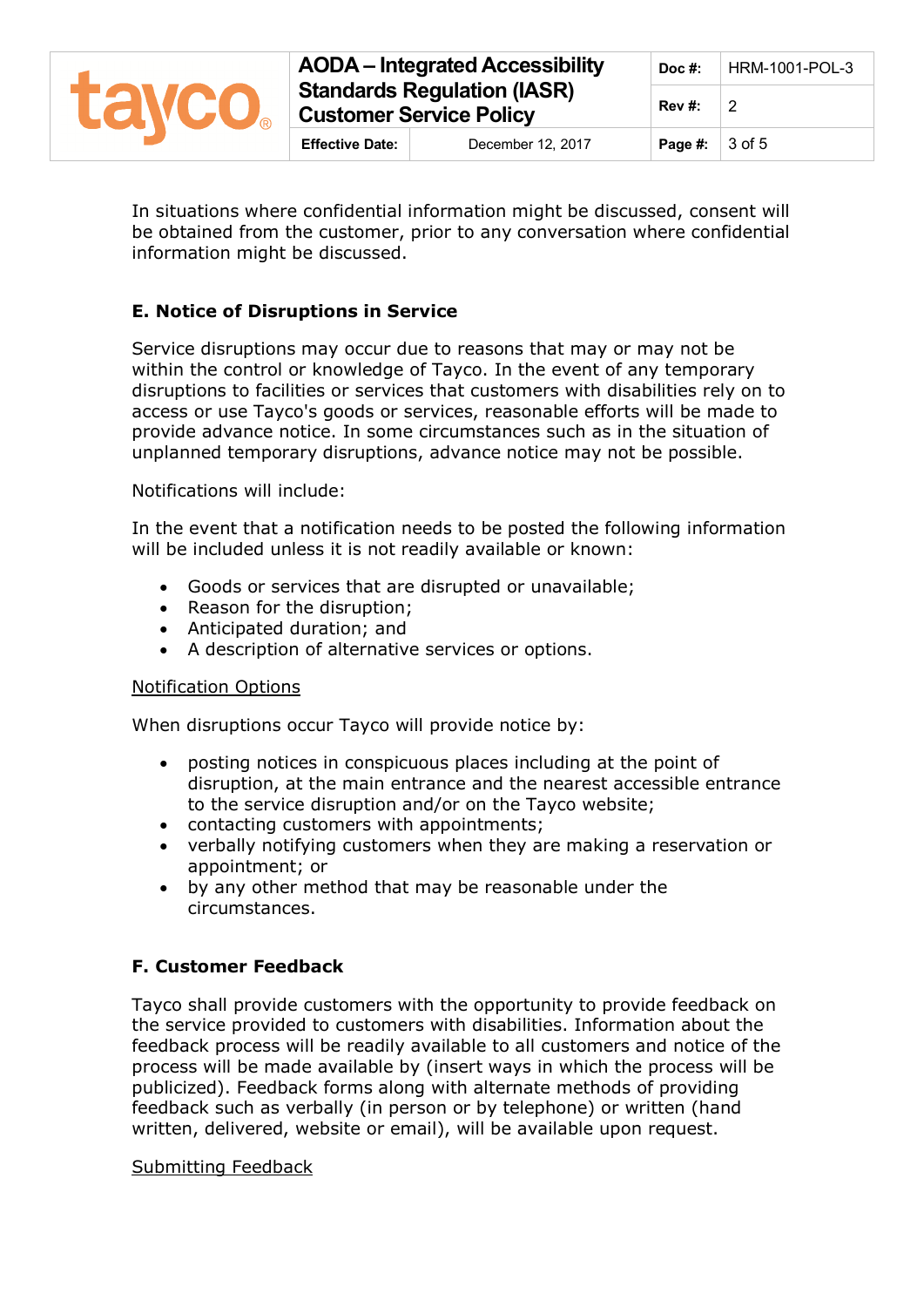

# **AODA – Integrated Accessibility Standards Regulation (IASR) Customer Service Policy**

**Effective Date:** December 12, 2017 **Page #:** 4 of 5

Customers can submit feedback to:

Nicole Chapman Director of Human Resources [nchapman@tayco.com](mailto:nchapman@tayco.com) 416.252.8000 ext. 3402

Customers who wish to provide feedback by completing an onsite customer feedback form or verbally can also do so to any Tayco employee.

Customers who provide formal feedback will receive acknowledgement of their feedback, along with any resulting actions based on concerns or complaints that were submitted.

# **G. Training**

Training will be provided to:

- Every person who is an employee of, or a volunteer with, Tayco.
- Every person who participates in developing the Tayco's policies.
- Every other person who provides goods, services or facilities on behalf of the provider.

#### Training Provisions

Regardless of the format, training will cover the following:

- A review of the purpose of the *Accessibility for Ontarians with Disabilities Act, 2005*.
- A review of the requirements of the Customer Service Standards.
- Instructions on how to interact and communicate with people with various types of disabilities.
- Instructions on how to interact with people with disabilities who:
	- o use assistive devices;
	- $\circ$  require the assistance of a guide dog, service dog or other service animal; or
	- $\circ$  require the use of a support person (including the handling of admission fees).
- Instructions on how to use equipment or devices that are available at our premises or that we provide that may help people with disabilities.
- Instructions on what to do if a person with a disability is having difficulty accessing your services.
- Tayco's policies, procedures and practices pertaining to providing accessible customer service to customers with disabilities.

#### Record of Training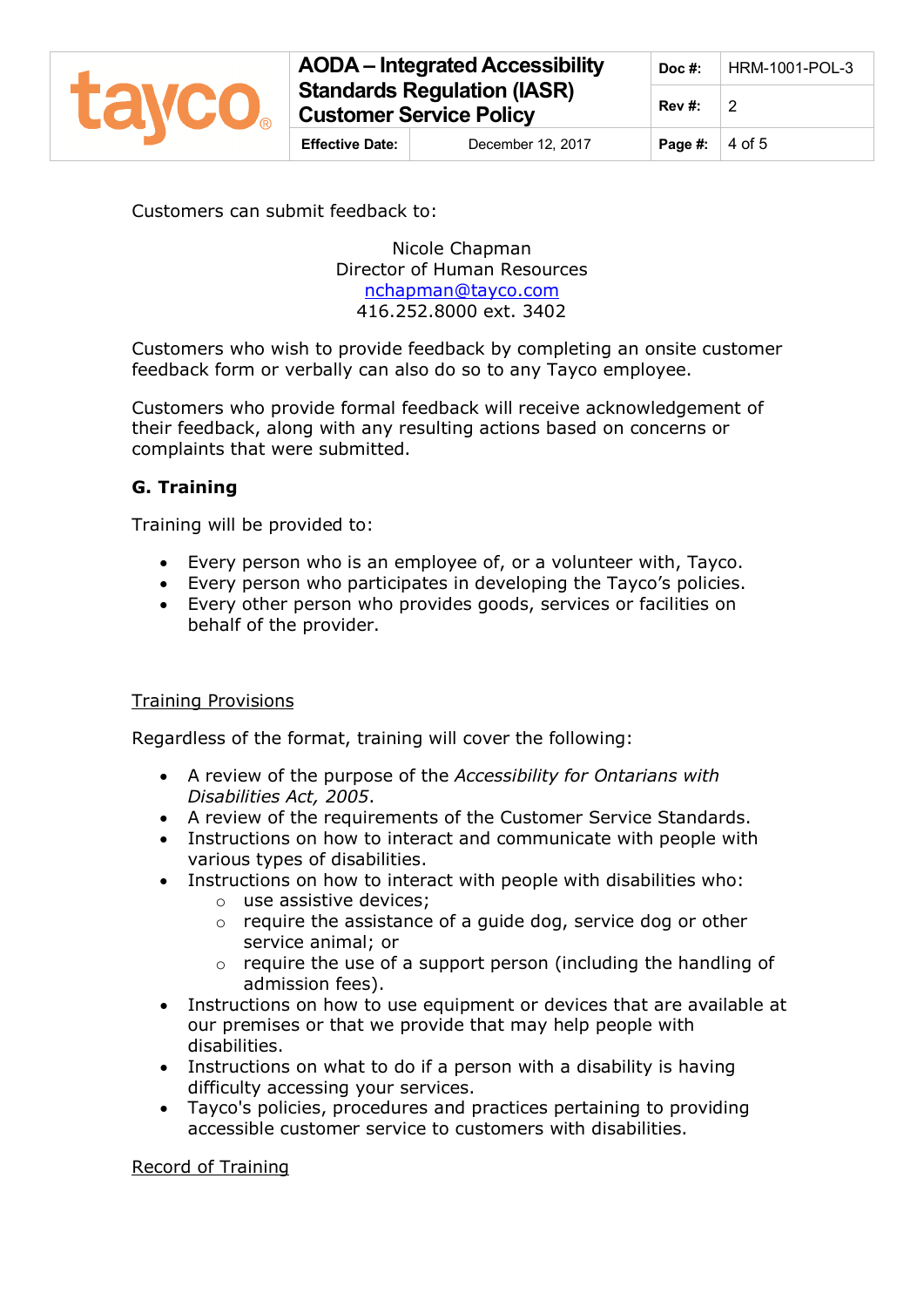

Tayco will keep a record of training that includes the dates training was provided and the number of employees who attended the training.

## **H. Notice of Availability and Format of Documents**

Tayco shall notify customers that the documents related to the Customer Service Standards are available upon request and in a format that takes into account the customer's disability. Notification will be given by posting the information in a conspicuous place owned and operated by Tayco, the Tayco's website and/or any other reasonable method.

## **Administration**

If you have any questions or concerns about this policy or its related procedures please contact:

> Nicole Chapman Director of Human Resources [nchapman@tayco.com](mailto:nchapman@tayco.com) 416.252.8000 ext. 3402

This policy and its related procedures will be reviewed as required in the event of legislative changes, or changes to company procedures.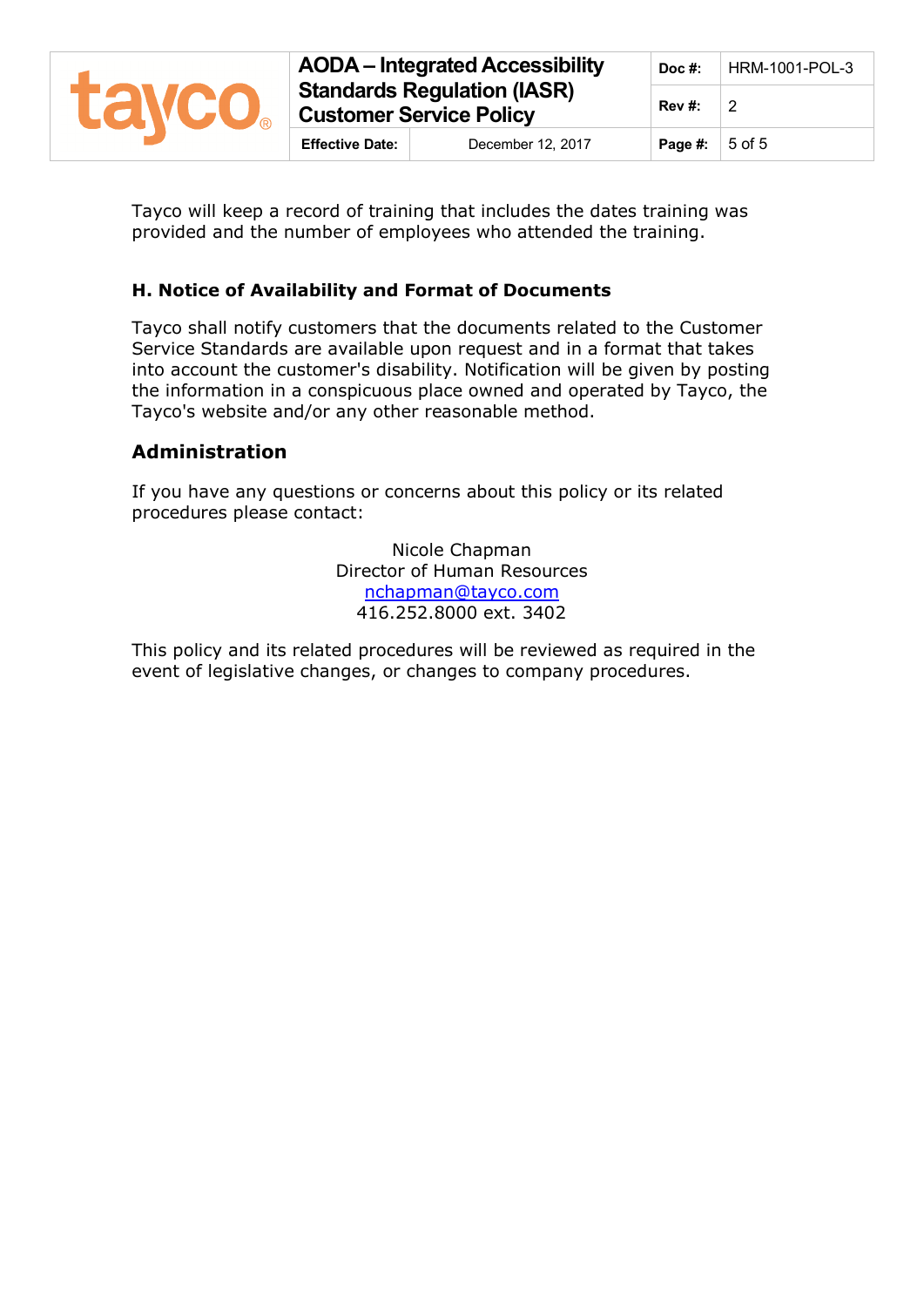

# **Intent**

This policy is intended to meet the requirements of the *Integrated Accessibility Standards, Ontario Regulation 191/11* for the Employment Standard set forth under the *Accessibility for Ontarians with Disabilities Act, 2005*. This policy applies to the provision of accessible employment services for persons with disabilities.

All employment services provided by Tayco shall follow the principles of dignity, independence, integration and equal opportunity.

# **General Principles**

In accordance with the *Integrated Accessibility Standards, Ontario Regulation 191/11*, this policy addresses the following:

- A. General Requirements
- B. Recruitment, Assessment and Selection
- C. Accessible Formats and Communication Supports for Employees
- D. Workplace Emergency Response Information
- E. Documented Individual Accommodation Plans
- F. Performance Management and Career Development and Advancement
- G. Return to Work
- H. Redeployment
- I. Review

# **A. General Requirements**

General requirements that apply across all of the five (5) standards (information and communication, employment, transportation, design of public spaces, and customer service) are outlined as follows.

#### Establishment of Accessibility Policies and Plans

Tayco will develop, implement and maintain policies governing how it will achieve accessibility through these requirements.

Tayco will include a statement of its commitment to meeting the accessibility needs of persons with disabilities in a timely manner in its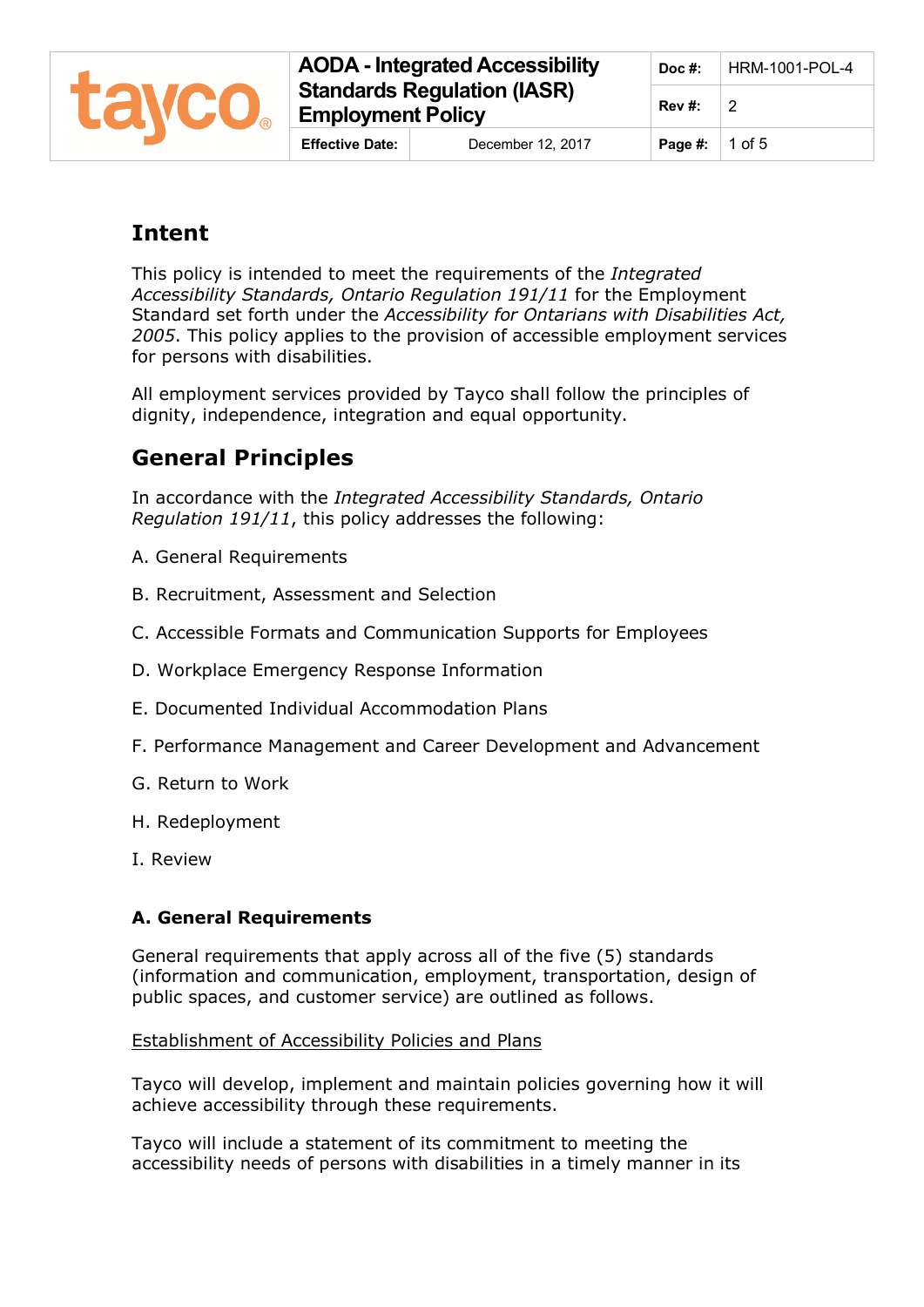

policies. These documents will be made publicly available in an accessible format, upon request.

Tayco will establish, implement, maintain and document a multi-year accessibility plan outlining its strategy to prevent and remove barriers and meet its requirements under the IASR. Accessibility plans will be made available in an accessible format, upon request, and will be posted on our website.

Tayco will review and update its accessibility plan once every five (5) years and will establish, review and update our accessibility plans in consultation with persons with disabilities or an advisory committee. Annual status reports will be prepared that will report on the progress of the steps taken to implement Tayco's accessibility plan. This status report will be posted on our website. If requested, the report shall be created in an accessible format.

#### Procuring or Acquiring Goods and Services, or Facilities

Tayco will incorporate accessibility criteria and features when procuring or acquiring goods, services or facilities. The only exception is in cases where it is impracticable to do so.

#### Training Requirements

Tayco will provide training for its employees and volunteers regarding the IASR and the [Ontario Human Rights Code](http://www.e-laws.gov.on.ca/html/statutes/english/elaws_statutes_90h19_e.htm) as they pertain to individuals with disabilities. Training will also be provided to individuals who are responsible for developing Tayco's policies, and all other persons who provide goods, services or facilities on behalf of Tayco.

Training will be provided as soon as is reasonably practicable. Training will be provided on an ongoing basis to new employees and as changes to Tayco's accessibility policies occur.

#### Records

Tayco will maintain records on the training provided, when it was provided and the number of employees that were trained.

#### **B. Recruitment, Assessment and Selection**

Tayco will notify employees and the public about the availability of accommodation for job applicants who have disabilities. Applicants will be informed that these accommodations are available, upon request, for the interview process and for other candidate selection methods. Where an accommodation is requested, Tayco will consult with the applicant and provide or arrange for suitable accommodation.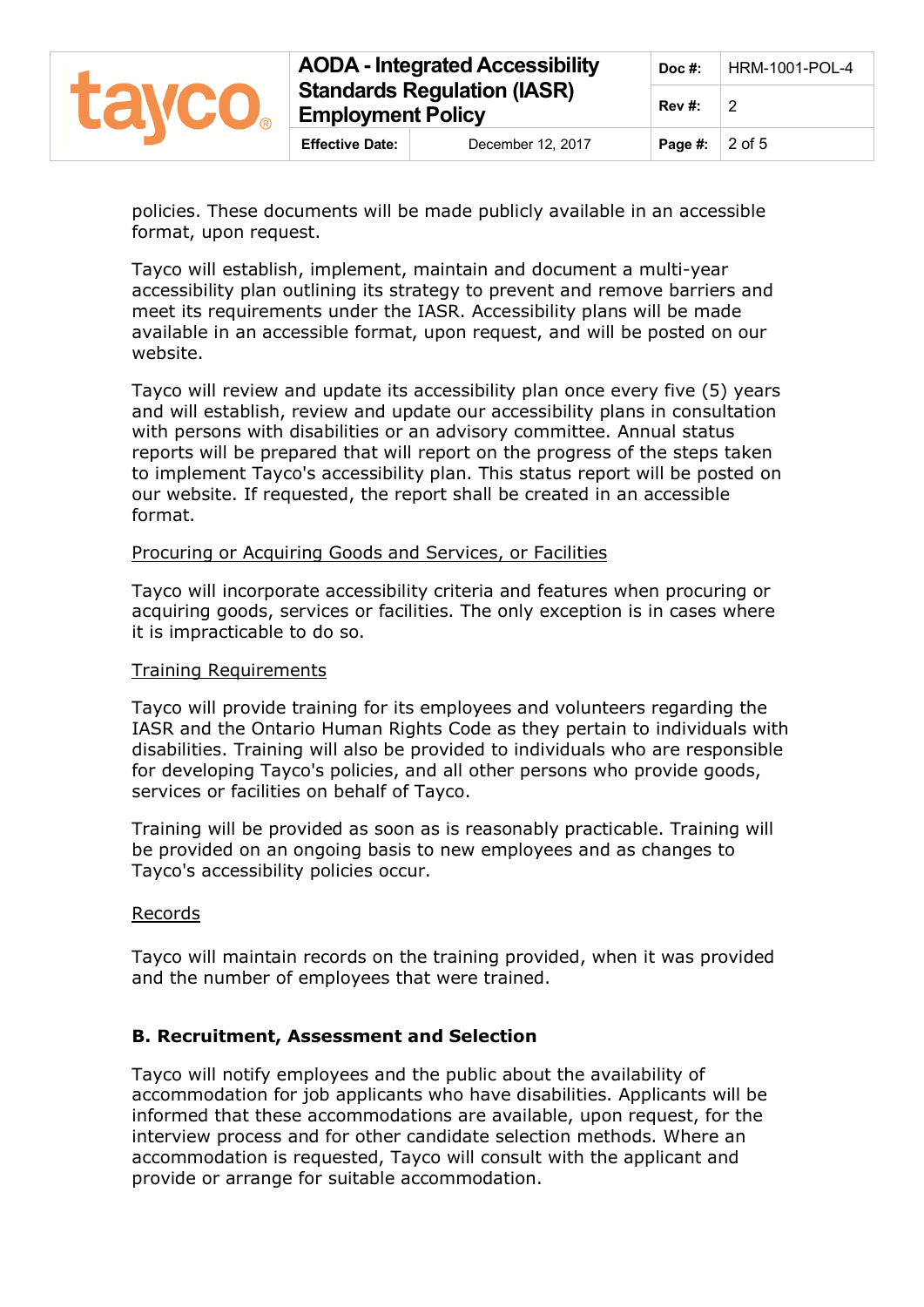

Successful applicants will be made aware of Tayco's policies and supports for accommodating people with disabilities.

## **C. Accessible Formats and Communication Supports for Employees**

Tayco will ensure that employees are aware of our policies for employees with disabilities and any changes to these policies as they occur.

If an employee with a disability requests it, Tayco will provide or arrange for the provision of accessible formats and communication supports for the following:

- Information needed in order to perform his/her job; and
- Information that is generally available to all employees in the workplace.

Tayco will consult with the employee making the request to determine the best way to provide the accessible format or communication support.

## **D. Workplace Emergency Response Information**

Where required, Tayco will create individual workplace emergency response information for employees with disabilities. This information will take into account the unique challenges created by the individual's disability and the physical nature of the workplace, and will be created in consultation with the employee.

This information will be reviewed when:

- The employee moves to a different physical location in the organization;
- The employee's overall accommodation needs or plans are reviewed; and/or
- Tayco reviews general emergency response policies.

#### **E. Documented Individual Accommodation Plans**

Tayco will ensure that our website and all web content published after January 1, 2012, conform to the Web Content Accessibility Guidelines (WCAG) 2.0 and will refer to the schedule set out in the IASR for specific compliance deadlines.

Tayco must also develop and have in place written processes for documenting individual accommodation plans for employees with disabilities. The process for the development of these accommodation plans should include specific elements, including: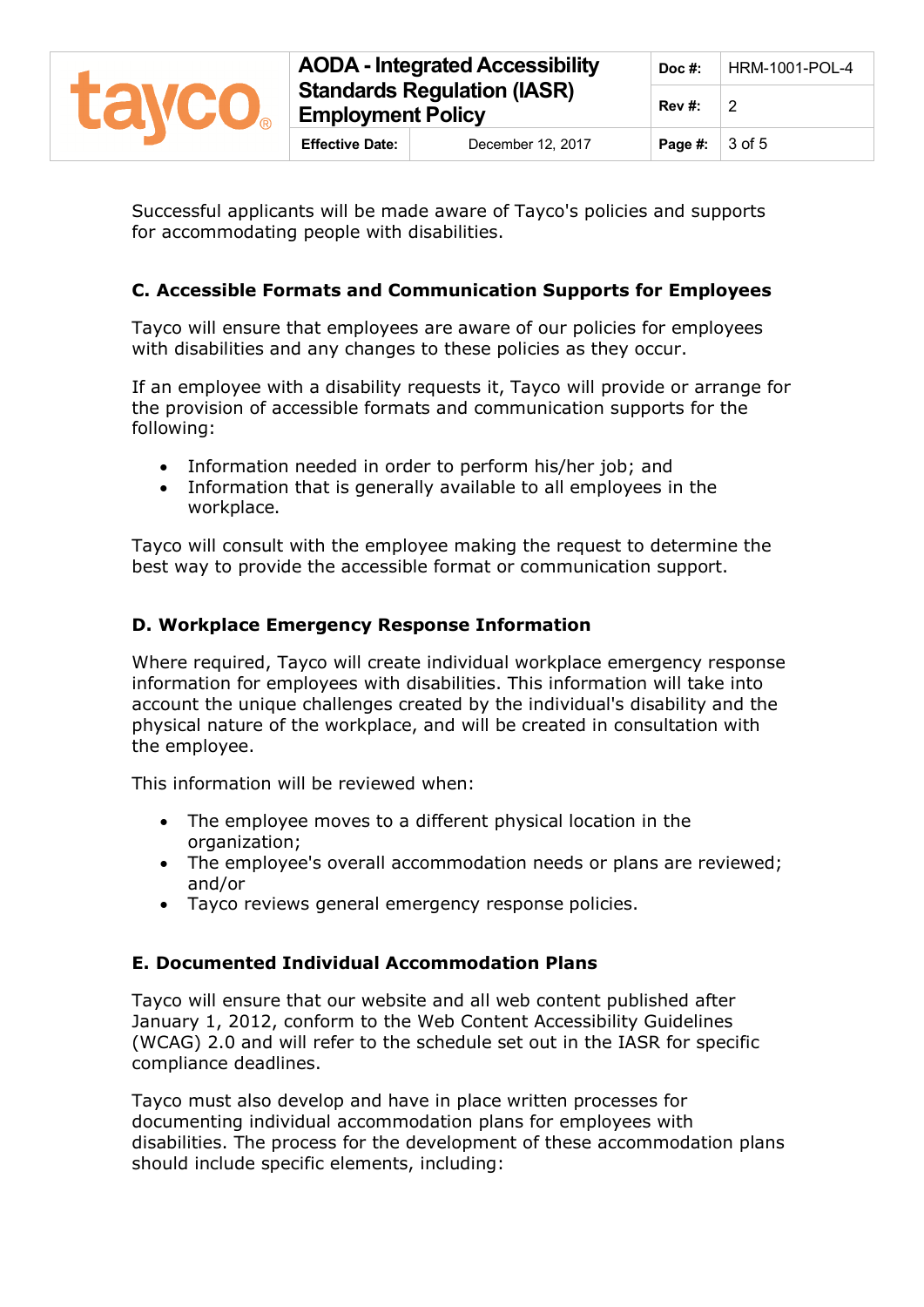

- The ways in which the employee can participate in the development of the plan;
- The means by which the employee is assessed on an individual basis;
- The ways that an employer can request an evaluation by an outside medical expert, or other experts (at the employer's expense) to determine if accommodation can be achieved, or how it can be achieved;
- The ways that an employee can request the participation of a representative from their bargaining agent or other representative from the workplace (if the employee is not represented by a bargaining agent) for the creation of the accommodation plan;
- The steps taken to protect the privacy of the employee's personal information;
- The frequency with which the individual accommodation plan should be reviewed or updated and how it should be done;
- The way in which the reasons for the denial of an individual accommodation plan will be provided to the employee; and
- The means of providing the accommodation plan in an accessible format, based on the employee's accessibility needs.

The individual accommodation will also:

- Include information regarding accessible formats and communication supports upon request;
- Where needed, include individualized workplace emergency response information; and
- Outline all other accommodation provided.

#### **F. Performance Management and Career Development and Advancement**

Tayco will consider the accessibility needs of employees with disabilities when implementing performance management processes, or when offering career development or advancement opportunities.

*Individual accommodation plans will be consulted, as required.*

# **G. Return to Work**

Tayco will develop and implement return to work processes for employees who are absent from work due to a disability and require disability-related accommodation(s) in order to return to work.

The return to work process will outline the steps Tayco will take to facilitate the employee's return to work and shall use documented individual accommodation plans (as described in section 28 of the regulation).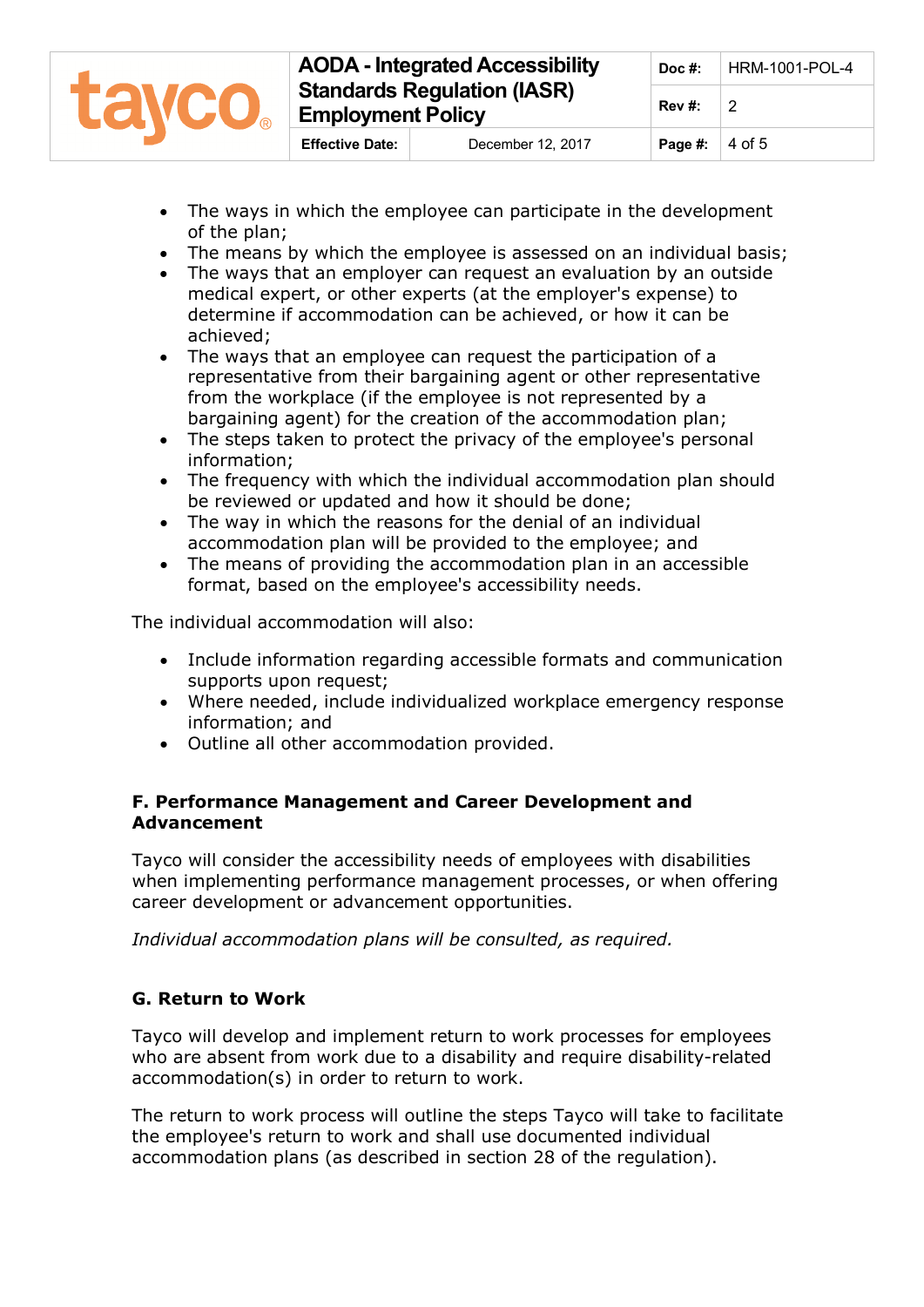

# **H. Redeployment**

The accessibility needs of employees with disabilities will be taken into account in the event of redeployment.

*Individual accommodation plans will be consulted, as required.*

#### **I. Review**

This policy will be reviewed regularly to ensure that it is reflective of Tayco's current practices as well as legislative requirements.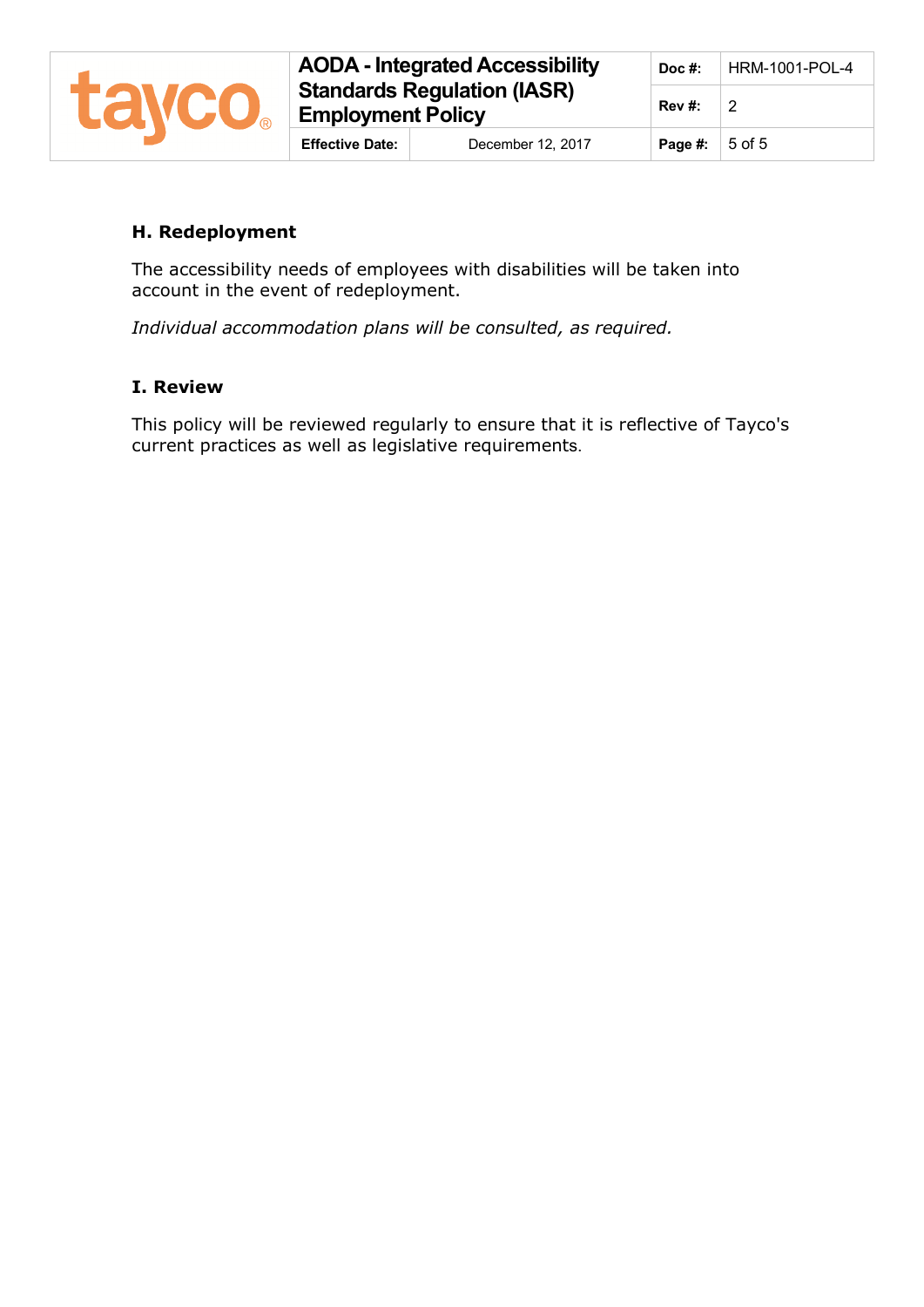

# **Intent**

This policy is intended to meet the requirements of the *Integrated Accessibility Standards, Ontario Regulation 191/11* for the Information and Communications Standard set forth under the *Accessibility for Ontarians with Disabilities Act, 2005.* This policy applies to the provision of information and communications services and materials for people with disabilities.

All information and communications materials and services provided by Tayco shall follow the principles of dignity, independence, integration and equal opportunity.

# **General Principles**

In accordance with the *Integrated Accessibility Standards, Ontario Regulation 191/11*, this policy addresses the following:

- A. General Requirements
- B. Feedback Process
- C. Accessible Formats and Communication Supports
- D. Accessible Websites and Web Content
- E. Exceptions
- F. Review

# **A. General Requirements**

General requirements that apply across all of the five (5) standards (information and communication, employment, transportation, design of public spaces, and customer service) are outlined as follows.

# Establishment of Accessibility Policies and Plans

Tayco will develop, implement and maintain policies governing how it will achieve accessibility through these requirements.

Tayco will include a statement of its commitment to meeting the accessibility needs of persons with disabilities in a timely manner in its policies. These documents will be made publicly available in an accessible format, upon request.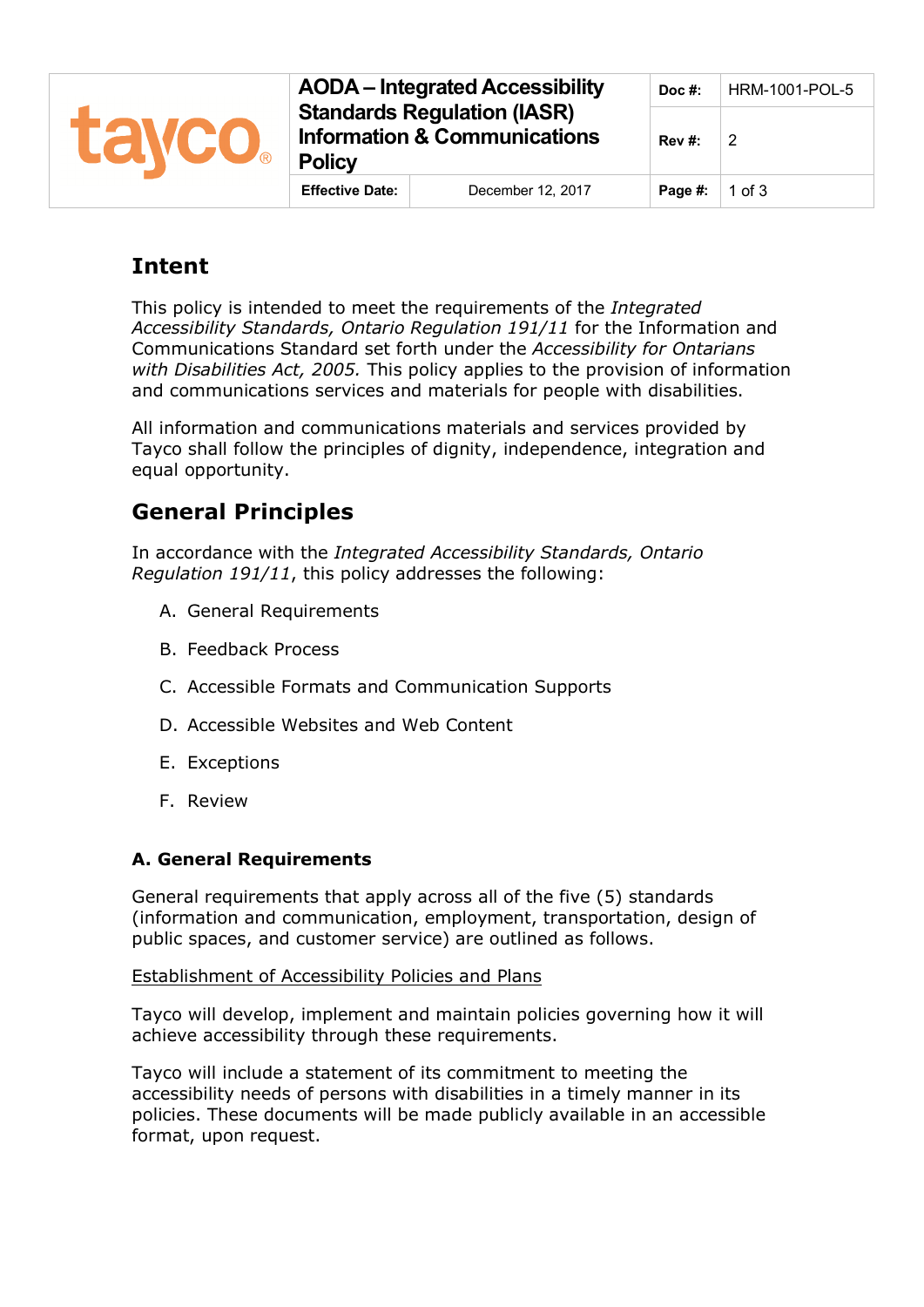| <b>LEWCO</b> | <b>AODA</b> – Integrated Accessibility<br><b>Standards Regulation (IASR)</b><br><b>Information &amp; Communications</b><br><b>Policy</b> |                   | $Doc$ #: | <b>HRM-1001-POL-5</b> |
|--------------|------------------------------------------------------------------------------------------------------------------------------------------|-------------------|----------|-----------------------|
|              |                                                                                                                                          |                   | Rev#:    | -2                    |
|              | <b>Effective Date:</b>                                                                                                                   | December 12, 2017 | Page #:  | $2$ of $3$            |

Tayco will establish, implement, maintain and document a multi-year accessibility plan outlining its strategy to prevent and remove barriers and meet its requirements under the IASR. Accessibility plans will be made available in an accessible format, upon request, and will be posted on our website.

Tayco will review and update its accessibility plan once every five (5) years and will establish, review and update our accessibility plans in consultation with persons with disabilities or an advisory committee. Annual status reports will be prepared that will report on the progress of the steps taken to implement Tayco's accessibility plan. This status report will be posted on our website. If requested, the report shall be created in an accessible format.

#### Procuring or Acquiring Goods and Services, or Facilities

Tayco will incorporate accessibility criteria and features when procuring or acquiring goods, services or facilities. The only exception is in cases where it is impracticable to do so.

#### Training Requirements

Tayco will provide training for its employees and volunteers regarding the IASR and the [Ontario Human Rights Code](http://www.e-laws.gov.on.ca/html/statutes/english/elaws_statutes_90h19_e.htm) as they pertain to individuals with disabilities. Training will also be provided to individuals who are responsible for developing Tayco's policies, and all other persons who provide goods, services or facilities on behalf of Tayco.

Training will be provided as soon as is reasonably practicable. Training will be provided on an ongoing basis to new employees and as changes to Tayco's accessibility policies occur.

#### Records

Tayco will maintain records on the training provided, when it was provided and the number of employees that were trained.

#### **B. Feedback Process**

Tayco will ensure that all feedback processes (both internal and external) are made accessible to clients/customers or employees, upon request.

In accordance with the customer service standards, Tayco will make known the availability of accessible feedback formats.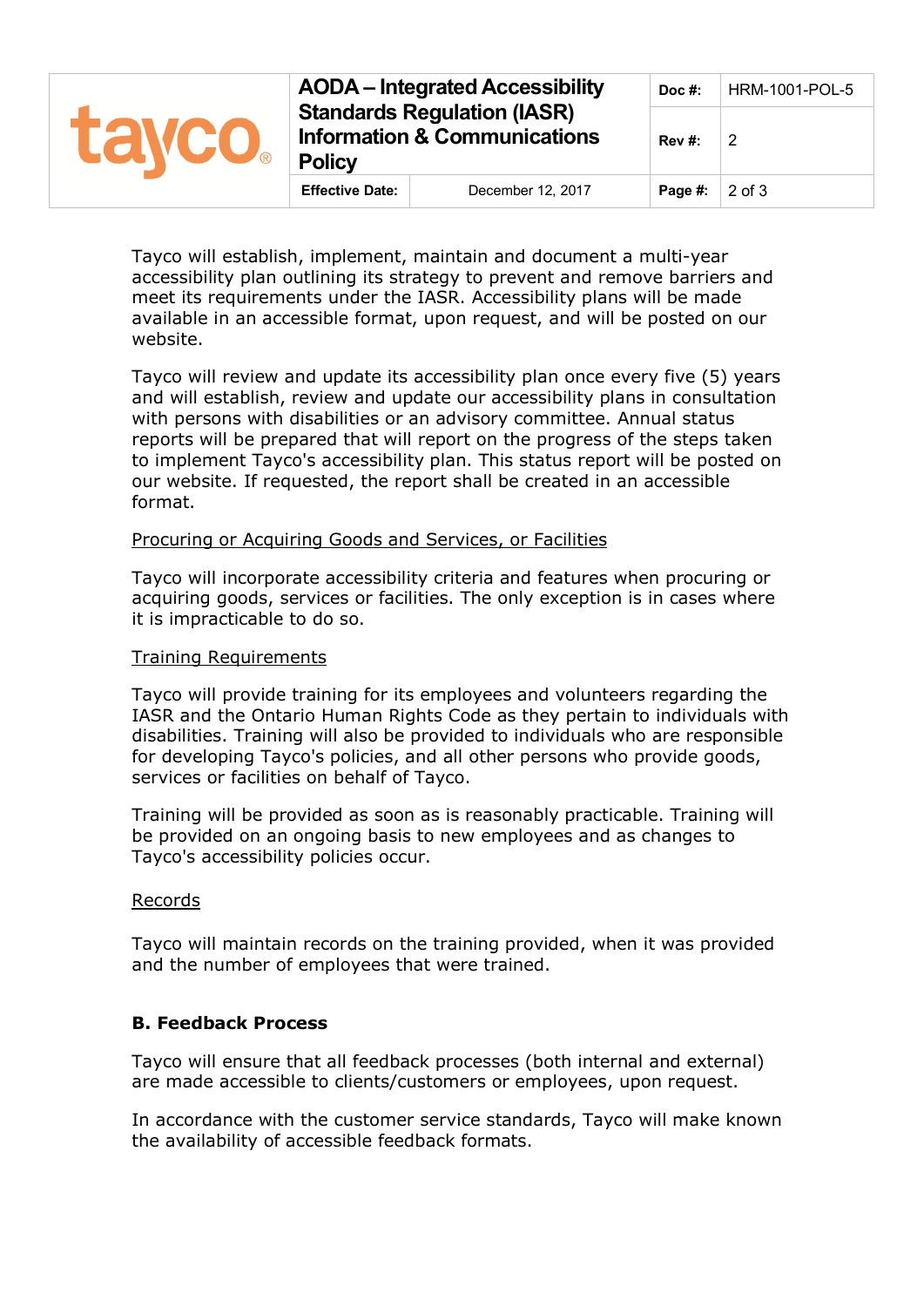

#### **C. Accessible Formats and Communication Supports**

Unless deemed unconvertible, Tayco will provide or arrange for the provision of accessible formats and communication supports for persons with disabilities, upon request. Accessible formats and communication supports will be provided in a timely manner and at no additional cost to the individual.

Tayco will take into account the person's accessibility needs when customizing individual requests and shall consult with the individual making the request to ensure suitability.

Tayco will make the availability of accessible formats and communication supports publicly known.

#### **D. Accessible Websites and Web Content**

Tayco will ensure that our website, and where applicable web content, conforms to the Web Content Accessibility Guidelines (WCAG) as outlined in the IASR, and will refer to the legislation for specific compliance deadlines and requirements.

#### **E. Exceptions**

The Information and Communications Standard does not apply to:

- Products and product labels;
- Unconvertible information or communications; or
- Information that the organization does not control either directly or indirectly through a contractual relationship.

#### Unconvertible Information or Communications

If it is determined, in consultation with the requesting party, that information or communications are unconvertible, Tayco will ensure that the individual who made the request is provided with an explanation and a summary of the information.

Tayco will classify information or communications as unconvertible where:

- It is not technically practicable to convert; or
- The technology required to make the conversion is not readily available.

#### **F. Review**

This policy will be reviewed regularly to ensure that it is reflective of Tayco's current practices and legislative requirements.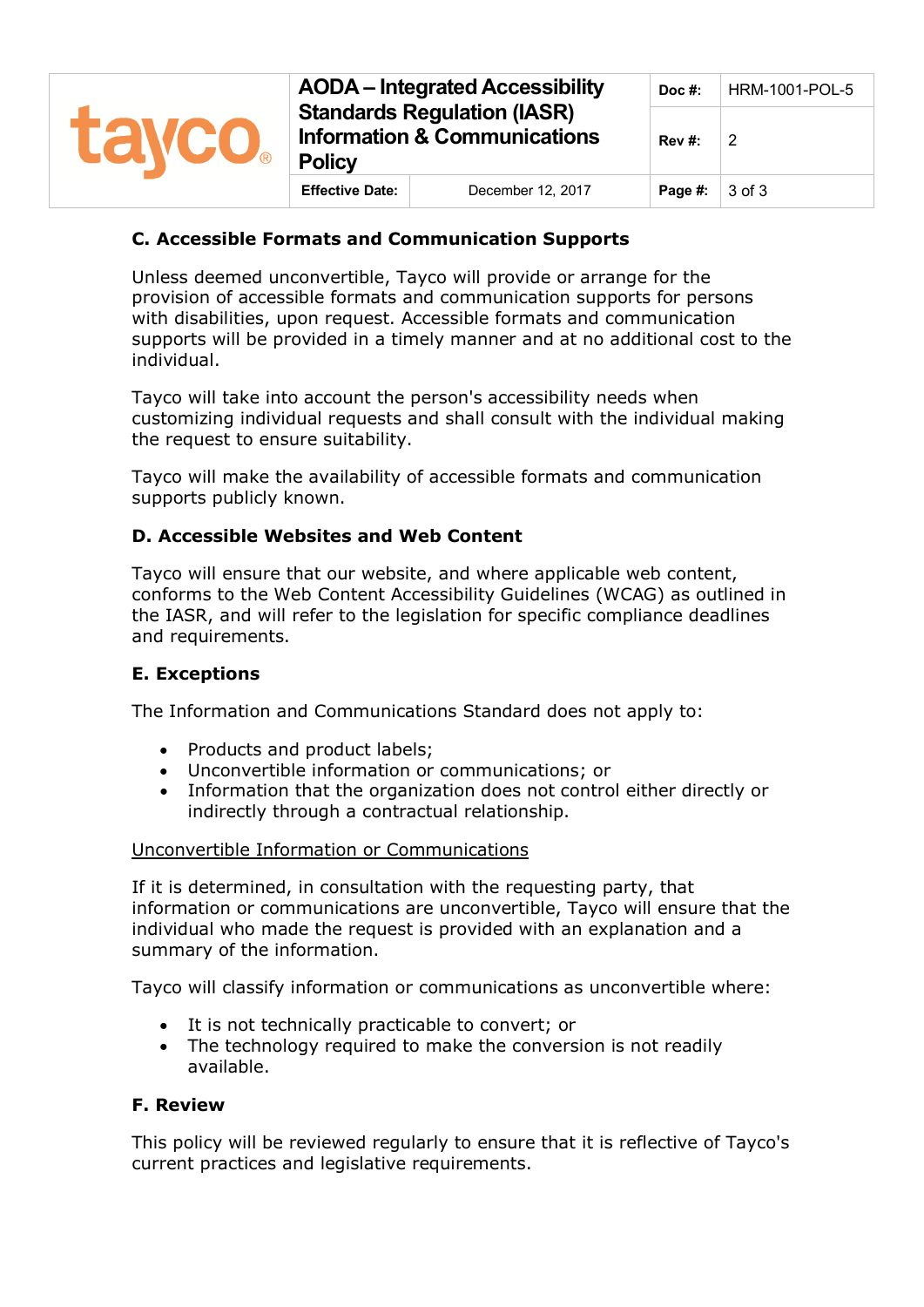

**AODA – Integrated Accessibility Standards Regulation (IASR) Emergency Response Plan Policy Effective Date:** December 12, 2017 **Page #:** | 1 of 10

# **Intent**

Tayco is committed to supporting the welfare of its employees and visitors to the premises. The purpose of the Tayco Emergency Response Plan is to ensure human safety, minimize damage to property, and assure rapid and responsive communication to all parties involved. This plan has been created to address, in a coordinated and systematic manner, all types of emergencies affecting Tayco.

This plan will establish processes and procedures for appropriate responses to major emergencies, and assign roles and responsibilities for the implementation and execution of the plan in the event of an emergency or catastrophe. The guidelines shown in this plan are intended to keep employees of Tayco prepared should Tayco premises and/or facilities become unsafe due to calamity.

*\*This policy is in compliance with Ontario Regulation 191/11 Accessibility for Ontarians with Disabilities Act, 2005.*

# **Guidelines**

In general, Tayco employees must report an emergency event immediately to a member of management or other appropriate authority.

Once the emergency has been ascertained, response/assessment teams will be the first to respond to the incident. They will assess the severity of the emergency and communicate immediately with assigned groups as appropriate. Response/assessment teams are composed of at least one person per department to coordinate and instruct co-workers. These teams will coordinate emergency and/or evacuation efforts within their areas of responsibility.

Not all emergencies will require the same level of response. Appropriate responses will be dictated by the severity of the event and its effect on the health and safety of employees, visitors, and property. Only a member of the management team or an appointed designee has the authority to declare a state of emergency for Tayco and can activate this plan.

For the purposes of this plan, Tayco defines "emergency" as an instance, or combination of instances, of unsafe conditions that pose a threat to people or property, and include: instances of fire and/or smoke; natural disaster/severe weather; chemical, biological or radiological incidents; and structural failures.

# **Procedure in the event of an emergency:**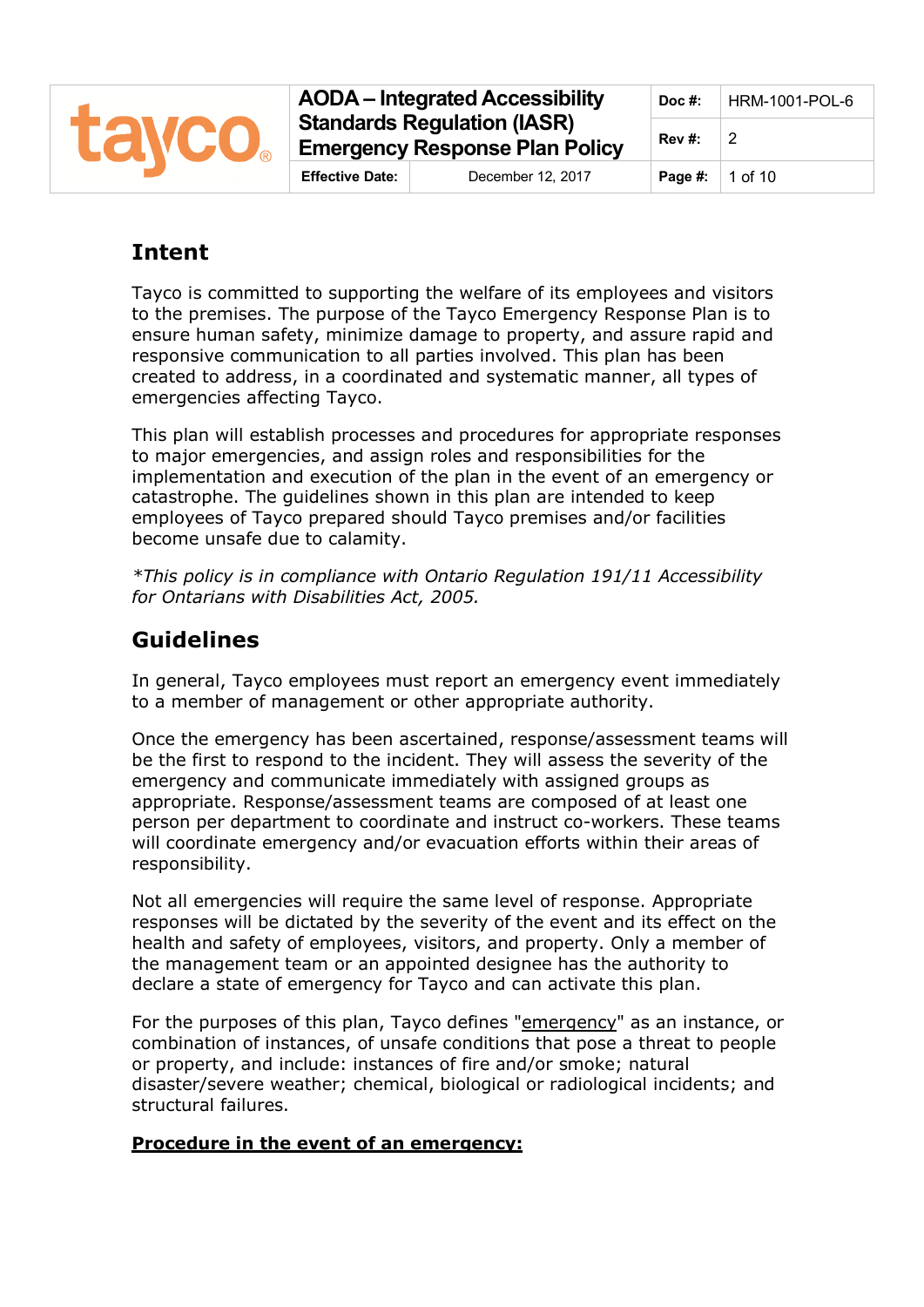

Sounding the alarm:

- In the event of the need to evacuate the whole facility the paging system as well as verbal communication will be used to announce this intention.
- The PA system has an audible oscillating alarm siren. All Team Members have access to turning on the alarm via the designated pull stations. Maintenance and Production Managers have access to turn off this alarm.
- When an emergency situation is restricted to a small area, verbal communication alone may be used for evacuation of the area. The department will go to its assigned gathering area unless instructed to go to an alternate safe location.
- If 911 is called then supervision is to assign and dispatch a person to meet Emergency Services Personnel to guide or direct them to the supervisor at the scene, "gathering / collection" point or other specified location

Designated Gathering Areas:

- In the case of complete plant evacuation Team Members must proceed to their assigned gathering area / muster point
	- o *Note: See addendum to this policy which has a list of all Designated Gathering Areas / Muster Points, per department*
- Visitors, contractors/sub-contractors must follow instructions from their guide or a member of the department they are here to see, and go with those persons to their gathering area
- The department supervisor or designate will conduct a head count at the gathering point to ensure that all personnel have been evacuated.

External Notification:

*Depending on the nature* of the emergency the department supervisor or designate may need to contact the appropriate emergency service:

- 911 EMS Ambulance, Fire, Police
- Hydro utility
- Gas utility
- Water utility
- Environmental services
- Ministry of Labour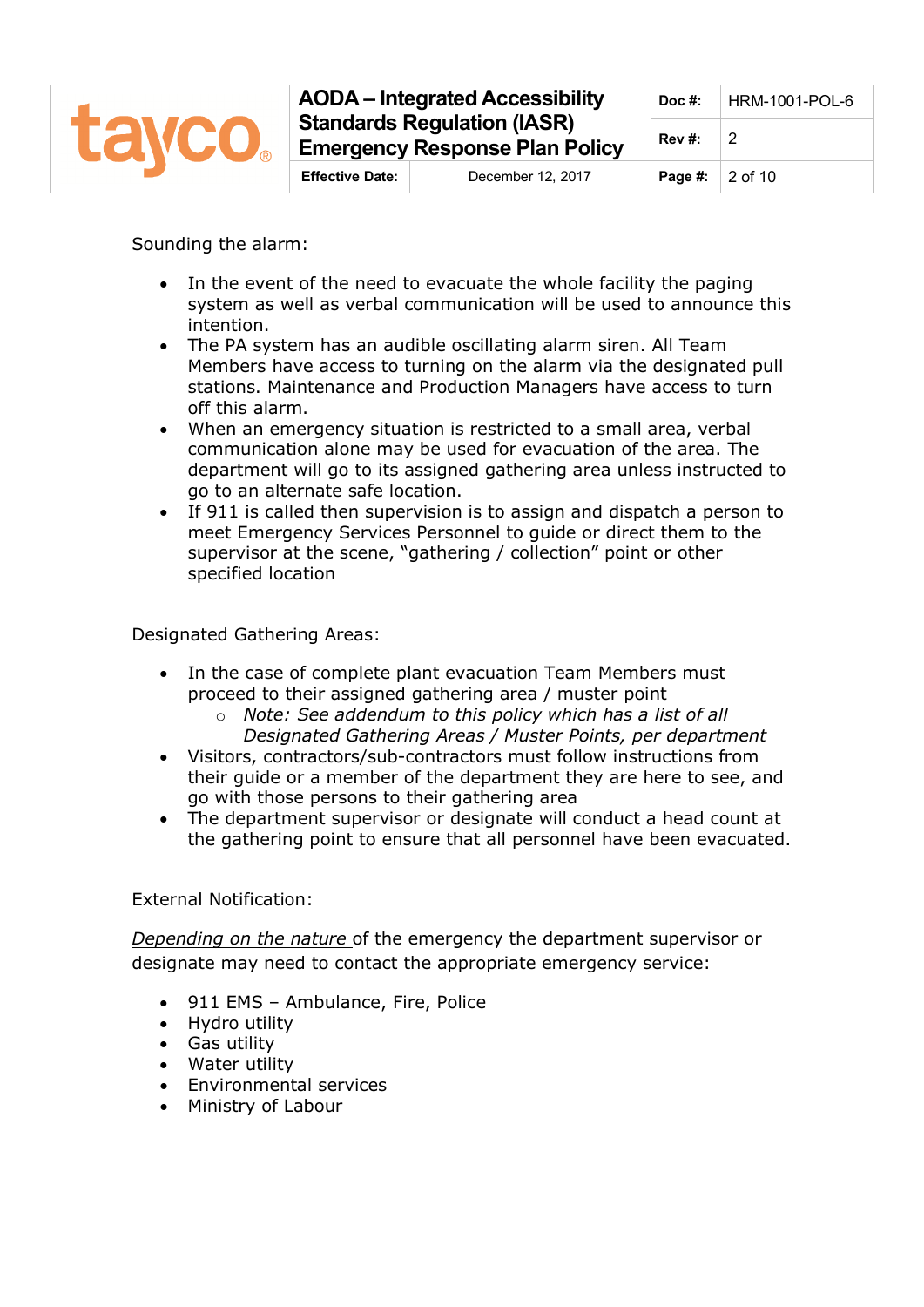

Internal Notification:

Next depending on the nature of the emergency the department supervisor or designate will contact:

- Call the Chief Operations Office, Human Resources, and Plant Manager(s) to inform of the emergency
- Call the Maintenance Manager
- Call the IT department

*Note: See addendum to this policy which has all of the current names and cell phone numbers of who to call.* 

Incident Report:

Once the emergency situation has been resolved and everyone is safely back to work an accident / incident investigation must be completed and the required reports, witness statements and so forth collected as may be applicable

#### **Emergency Specific Instructions:**

For all types of emergencies requiring evacuation:

- Team Members and Customers (*henceforth referred to as individuals*) will immediately leave their department by their closest exit route and go to their department's gathering area and remain there until instructed otherwise.
- Individuals may not attempt to return to their lockers to retrieve any personal property until they have been advised it is safe to do so.
- Close doors behind you.
- Following acknowledgement of the "all clear" the supervisor will instruct Individuals to return to the building and resume normal work duties.

individuals may not re-enter the building/area until the 'all clear' has been given by your supervisor or designate.

**1. Extreme Weather** (Examples: tornado**,** hurricane**,** damaging winds**,**  hail**,** blizzard**,** flooding**,** other)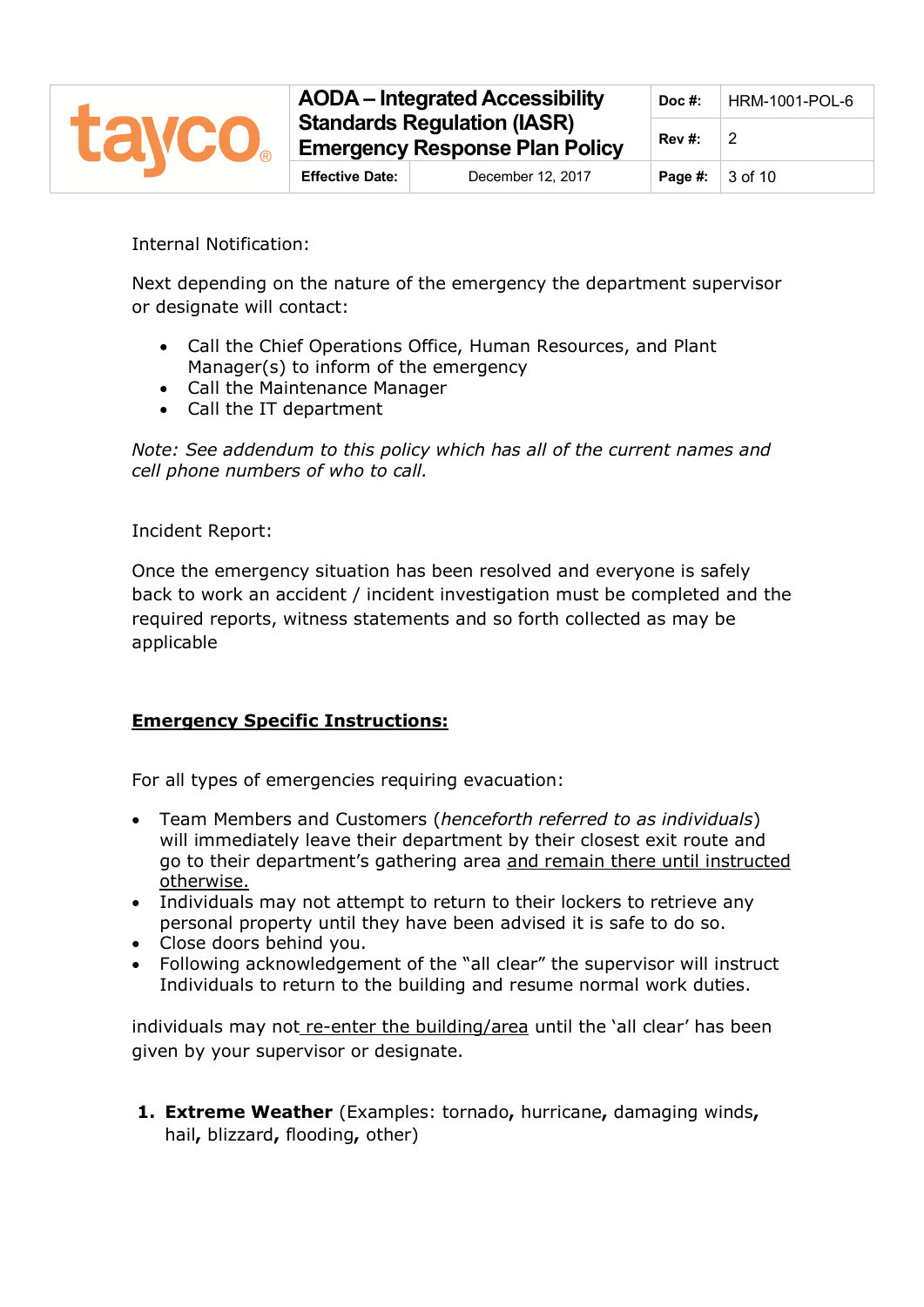

In the case of extreme weather hazards:

- In extreme weather alerts the safest place for individuals is to remain at work and do not attempt to leave to drive home
- If extreme weather requires an evacuation then Team Members are to go to the assigned inside gathering / collection point.
- During extreme weather hazards individuals are NOT be evacuated to the outside
- A safe indoor area is ideally on ground level inside the factory or the department free from vulnerable overhead equipment. If possible in proximity to an emergency exit on the leeward side of the storm.
- If alerted regarding an extreme weather condition impinging upon the plant, the paging system should be used to advise of the warning and ask individuals to make their way to the "safe indoor gathering area" assigned to your department. See supervisor for specifics

# **2. Fire or explosion**

Upon discovery of a fire or explosion:

- If it is a small fire attempt to extinguish the fire using a fire extinguisher.
- If this is not possible, leave the area immediately. Remain calm.
- If you should encounter smoke or fire use an alternate exit.
- Close doors behind you. Ensure stairwell doors are closed.

Notify your supervisor or Tayco tour guide immediately.

The supervisor or designate or management may make the decision to evacuate the area or the buildings if the situation is grave and warrants an evacuation.

In such circumstance sound the *evacuation alarm* and make announcements accordingly.

# **3. Power Failure**

In the case of power failure:

• Stay calm, stop working and remain where you are. Most power outages tend to be short in duration and our emergency lighting is good for approximately 60 minutes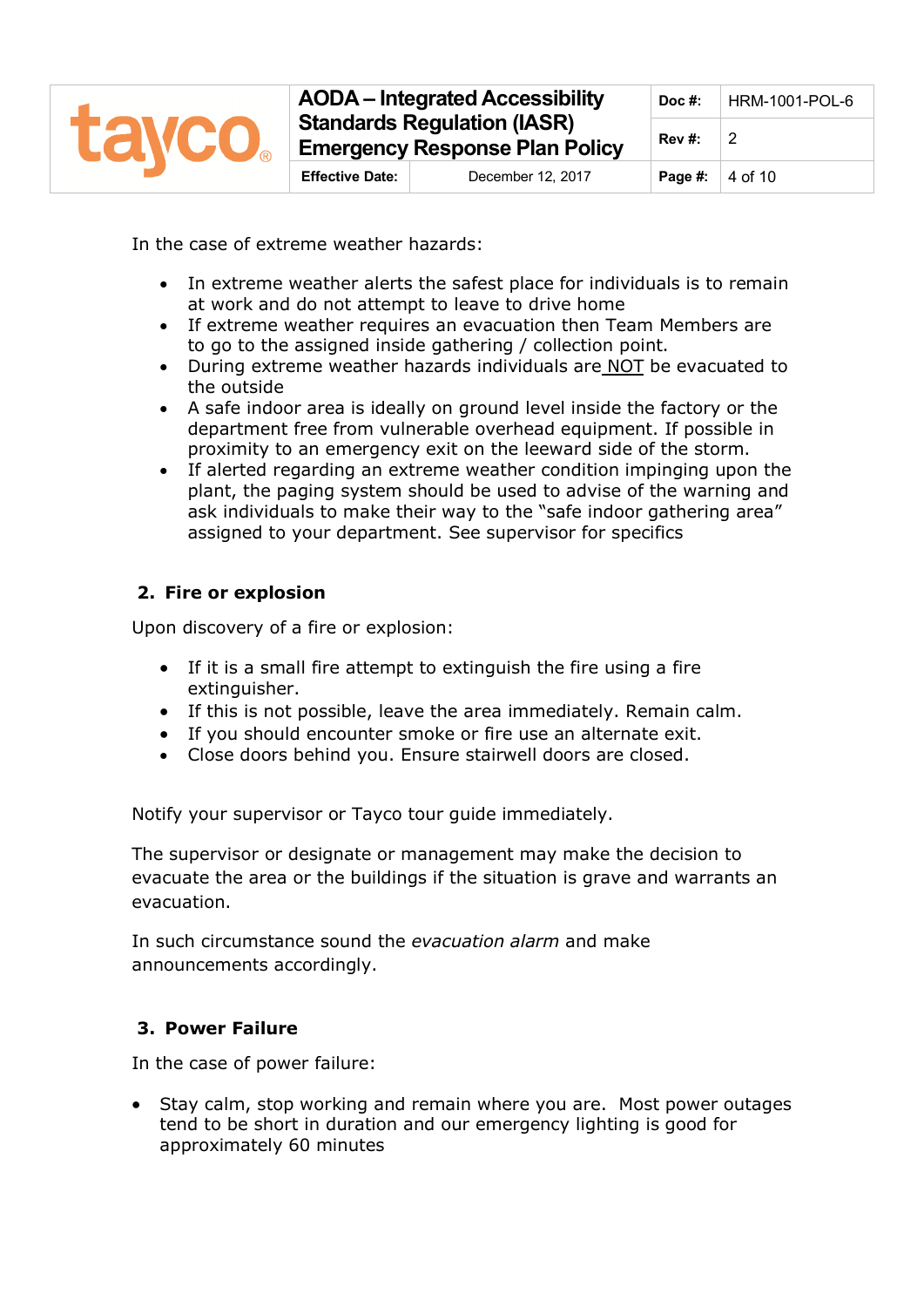| <b>TAVCO.</b> | <b>AODA</b> – Integrated Accessibility<br><b>Standards Regulation (IASR)</b><br><b>Emergency Response Plan Policy</b> |                   | $Doc$ #:                                        | HRM-1001-POL-6 |
|---------------|-----------------------------------------------------------------------------------------------------------------------|-------------------|-------------------------------------------------|----------------|
|               |                                                                                                                       |                   | Rev #:                                          |                |
|               | <b>Effective Date:</b>                                                                                                | December 12, 2017 | <b>Page #:</b> $\vert 5 \text{ of } 10 \rangle$ |                |

- If the power outage appears that it will not be short in duration supervisors will direct Team Members to a safe location and lit location
- Utilize the lift trucks to provide lighting near the main exit, as applicable

The Production Managers in consultation with Senior Management will determine if the power outage will be prolonged and whether it will be necessary to cancel the balance of the shift.

# **4. Workplace Violence**

In the case of workplace violence:

- The supervisor will make every effort to isolate the workers and participants directly involved from other individuals.
- Where other individuals may be at risk, the supervisor will separate and isolate those Team Members and evacuate them to a safe location away from the scene and the participants.

If the situation involves physical violence or is escalating the supervisor shall call 911 and ask for EMS Police Services. *Refer to the Workplace Violence Policy and Procedures (HRM-005-POL-1) for details.*

# **5. Bomb Threat**

In the case of a bomb threat:

- Normally bomb threats are conveyed by means of a phone call. Try to keep the caller calm and ask the following questions:
	- $\triangleright$  Who the caller is?
	- $\triangleright$  Is he/she a member of an organization?
	- $\triangleright$  Where is the bomb located?
	- $\triangleright$  What kind of bomb is it? What does it look like?
	- $\triangleright$  When is it scheduled to go off?
	- What are their demands?
- $\bullet$  Call 911
- Ensure site is secured
- Police will provide further instruction or will announce the "All Clear"

#### **6. Chemical Spill**

In the case of a chemical spill: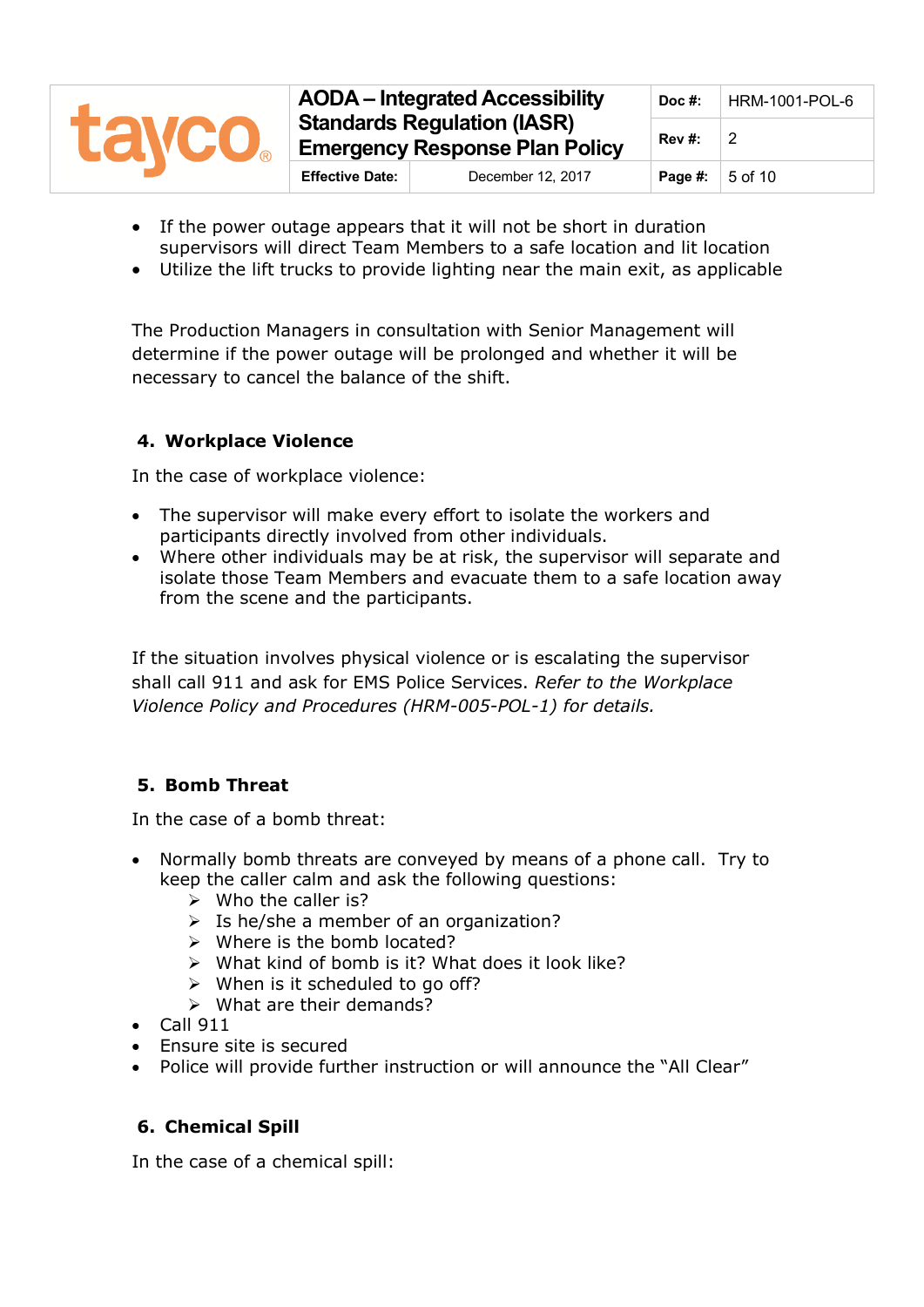

*Note: This does not include small spills that staff has been trained to clean up as per MSDS (utilizing all safety precautions and PPE)*

- If you see a spill notify supervision and inform them the location and type of emergency
- Supervision will ensure that individuals are safe and are not exposed to potential of hazardous materials
- Prevent spill from entering drain systems
- Call on external emergency assistance as required

Decide if it is necessary to initiate evacuation steps

# **7. Gas Leak**

In the case of a gas leak:

- Natural gas is lighter than air and will rise. Propane is heavier than air. Both have a rotten egg smell.
- Potential for explosion/fire
- DO NOT touch any electrical switches. Leave the area and contact supervision.
- If safe to do so,
	- $\triangleright$  isolate the source and shut off valve (ensure proper PPE is used)
	- $\triangleright$  remove all sources of ignition
	- $\triangleright$  ventilate area of leak or move leaking container to well ventilated area

If source cannot be isolated, initiate an evacuation

# **8. Medical Emergency**

In the case of a medical emergency:

- Any individual who witnesses a serious injury should contact the First Aider in their department; if that person cannot be found immediately, use the phone system to call the On-Call First Aider (extension 2605)
- Individuals who are not a designated First Aider or first aid certified should remain in their department unless otherwise instructed.
	- $\circ$  If in-house first aid is required then a First Aider will provide first aid, complete an expedited report describing the first aid and start or assist with a more detailed Accident Investigation report if applicable.
- If injuries warrant outside medical attention, 911 will be called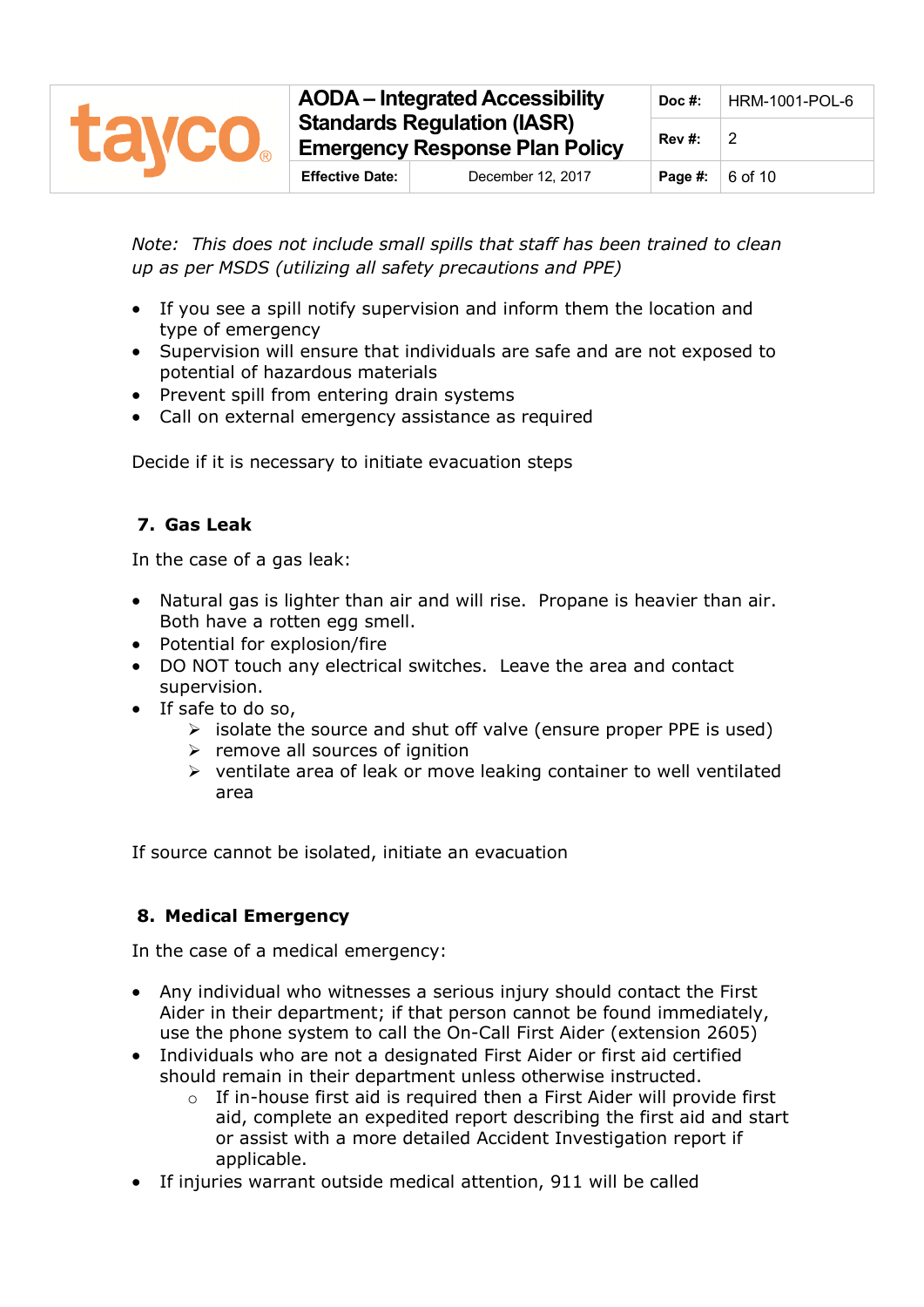

# **9. Confined Space Entrapment**

Tayco does not have confined spaces on the premises. If a confined space entrapment were to happen, it would be due to an unprecedented event (such as a sink hole), in case of confined space entrapment:

- Any individual who witnesses confine space entrapment should use the paging system (dial \*60) to summon a the First Aider team and 911 called. Explain the nature of the emergency.
- Individuals who are not First Aid certified should remain in their department unless otherwise instructed.
- Communicate with the injured entrant or another entrant in the space and identify the cause and nature of the injury.
- Secure area and ensure that no one enters the confined space until it has been reassessed and deemed safe to enter.

## **10. Motor Vehicle Incidents**

In the case of Motor Vehicle Incidents:

- Any individual who witnesses a motor vehicle incident should use the paging system to contact the On-Call First Aider (extension 2605) as well as contact a member of the senior management team.
- First aid certified staff are to respond ASAP.
	- o If in-house first aid is required then a First Aid Certified Team Member will provide first aid, complete an expedited report describing the first aid and start or assist with a more detailed Accident Investigation report if applicable.
- Individuals who are not First Aid certified should remain in their department unless otherwise instructed.
- If injuries warrant outside medical attention, 911 will be called
- If motor vehicle incident happens off company property, 911 will be immediately dispatched
- The company, if possible, will be notified by the Team Member. If not possible, notification will be done through emergency services.

#### **11. Working at Heights Emergencies/Rescue**

In the case of working at heights emergencies/rescue:

- The Team Members should immediately call for help
- If able, the worker should prop their feet against available objects to reduce strain as a result of suspension.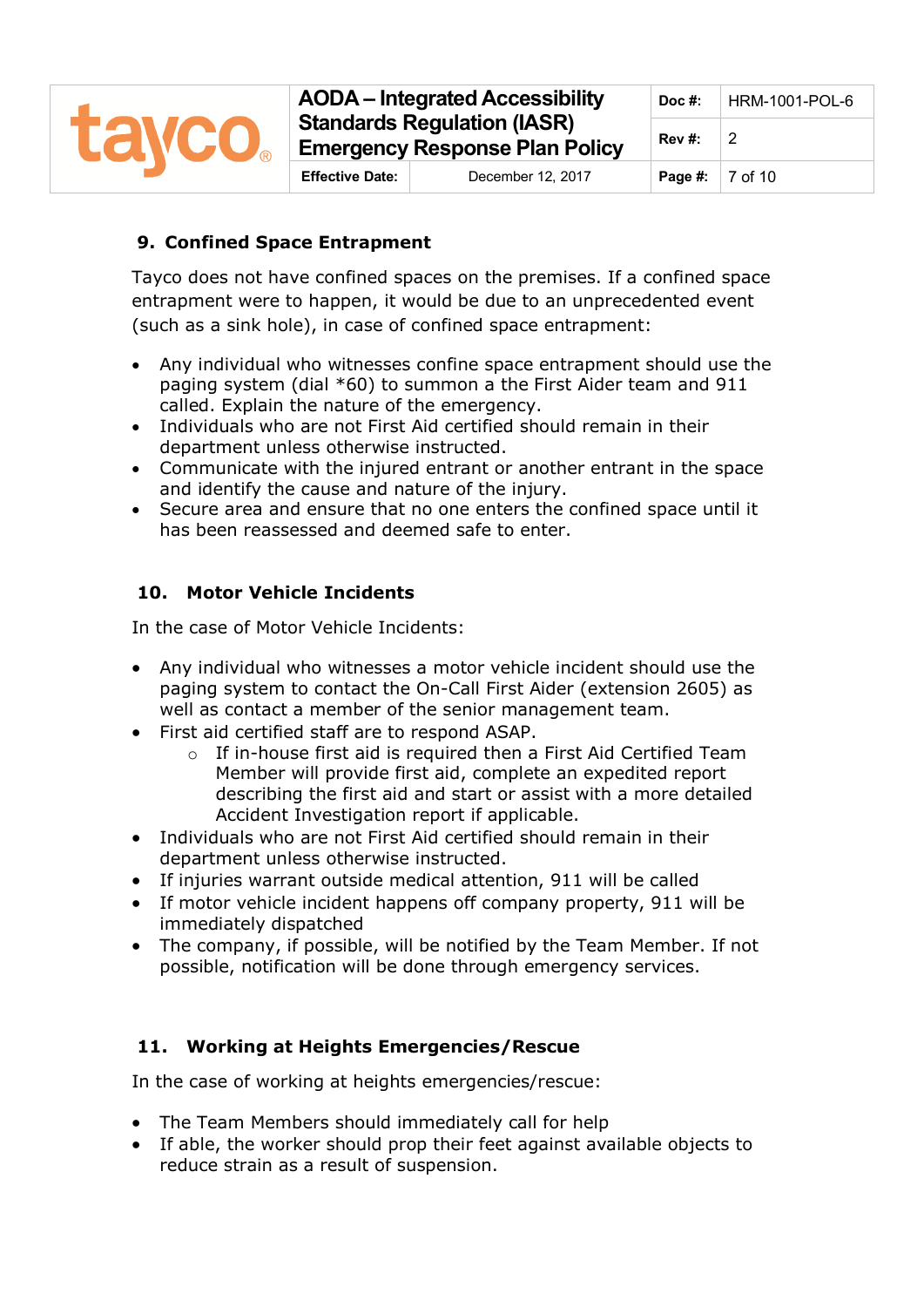| <b>Lavco</b> | <b>AODA</b> – Integrated Accessibility<br><b>Standards Regulation (IASR)</b><br><b>Emergency Response Plan Policy</b> |                   | Doc $#$ : | HRM-1001-POL-6 |  |
|--------------|-----------------------------------------------------------------------------------------------------------------------|-------------------|-----------|----------------|--|
|              |                                                                                                                       |                   | Rev#:     |                |  |
|              | <b>Effective Date:</b>                                                                                                | December 12, 2017 | Page #:   | 8 of 10        |  |

To reduce the risk of injury, the suspended worker should keep their legs moving to activate blood flow and workers who are assisting should provide support if able using ladders or other supports as appropriate.

If a worker falls and is suspended by a safety harness, the emergency response plan should be initiated as follows:

- All workers in the immediate vicinity of the incident need to stop working. The First Aider team shall be dispatched.
- Emergency services (911) shall be called to ensure medical treatment is on its way and to get assistance with the rescue as needed.
- Isolate the accident zone and its perimeter to limit further exposure and move all non-affected personnel to a safe zone (or direct them to remain where they are).
- Two of the members of the designated First Aider team (one being an operator) will get into the scissor lift and drive the scissor lift to the suspended workers location.
- The scissor lift should be positioned below the suspended worker and the First Aider team should then bring the suspended worker onto the lift. When the worker is safely on the scissor lift, their lanyard can be disconnected and reattached to an appropriate anchor point on the scissor lift. Once rescued, the worker should remain in an upright position (standing or sitting) to limit strain as circulation may become compromised if laid horizontally.
- If fallen worker is injured, begin administering first aid. Drive the scissor lift to a safe area and lower, continuing to provide first aid until emergency response arrives.

Conduct a thorough accident investigation, securing the scene if a fatality or critical injury has occurred. Photographs and documented statements from any witnesses should be taken. All key information such as dates, time, weather and general site conditions should be recorded.

Quarantine all fall-arrest equipment that may have been subjected to fall fatigue effects and/or shock loading for further investigation.

# **12. External Threats and Pandemic**

In the case of External Threats and Pandemic:

- Communicate the possibility of a pandemic with all individuals providing fact sheets or other relevant sources of information of the risk at hand
- Discuss with staff possible health and safety issues, potential for stand down, and leave arrangements if they are ill or need to look after those who are, or who have been "shut out" of childcare and school, etc;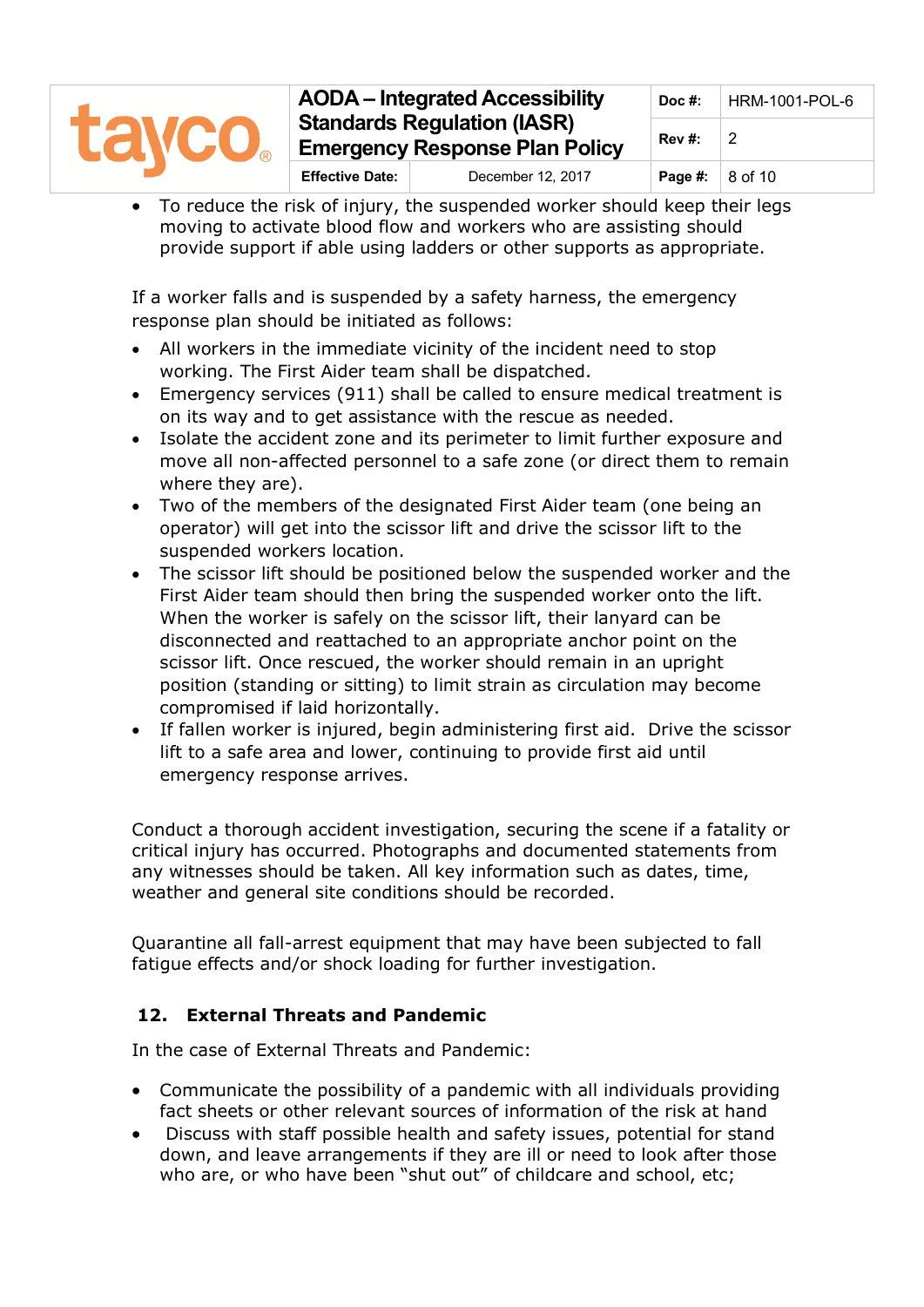

- Use a "communications tree" so that people can keep in touch, including e-mail addresses and contact emergency list
- Ensure communication and resources are posted in each department in the plant and sent out via email to all office Team Members
- Work with public health and WHO notifications and implement appropriate next steps

# **13. Missing Employee/Visitor Procedure**

- Team Members will be directed by their Supervisor or member of management to systematically search the premises, both inside and outside (if safe to do so), including rooms, bathrooms, offices, and other areas.
- Should a search of the premises prove unsuccessful, the response/assessment team member shall notify local law enforcement by calling 911. Give a description of the missing person, or a photograph (if available). The authorities will assume control of the search from this point.
- The family and/or responsible party of the missing person shall also be notified. Explain what is being done to find the missing person and that the local law enforcement has been notified as well.
- All previously contacted persons and law enforcement shall be notified if the missing person turns up due to search, or of their own accord.

# **Alternative Formats**

Tayco is dedicated to ensuring the health and safety of all of our employees, volunteers, visitors, customers and guests. As such, we will provide our Emergency Response Plan in a format that takes into consideration individual needs.

It is critical that all of our employees, volunteers, visitors, customers and guests know and understand our Emergency Response Plan, if the information provided to you is unclear or is in a format that prevents you from fully knowing and understanding our process, please contact the following person as soon as possible:

> Nicole Chapman Director of Human Resources [nchapman@tayco.com](mailto:nchapman@tayco.com) 416.252.8000 etx 3402

Tayco will work with the individual to identify solutions and options that take into consideration their needs. Alternative options include, but are not limited to:

• Enlarged text;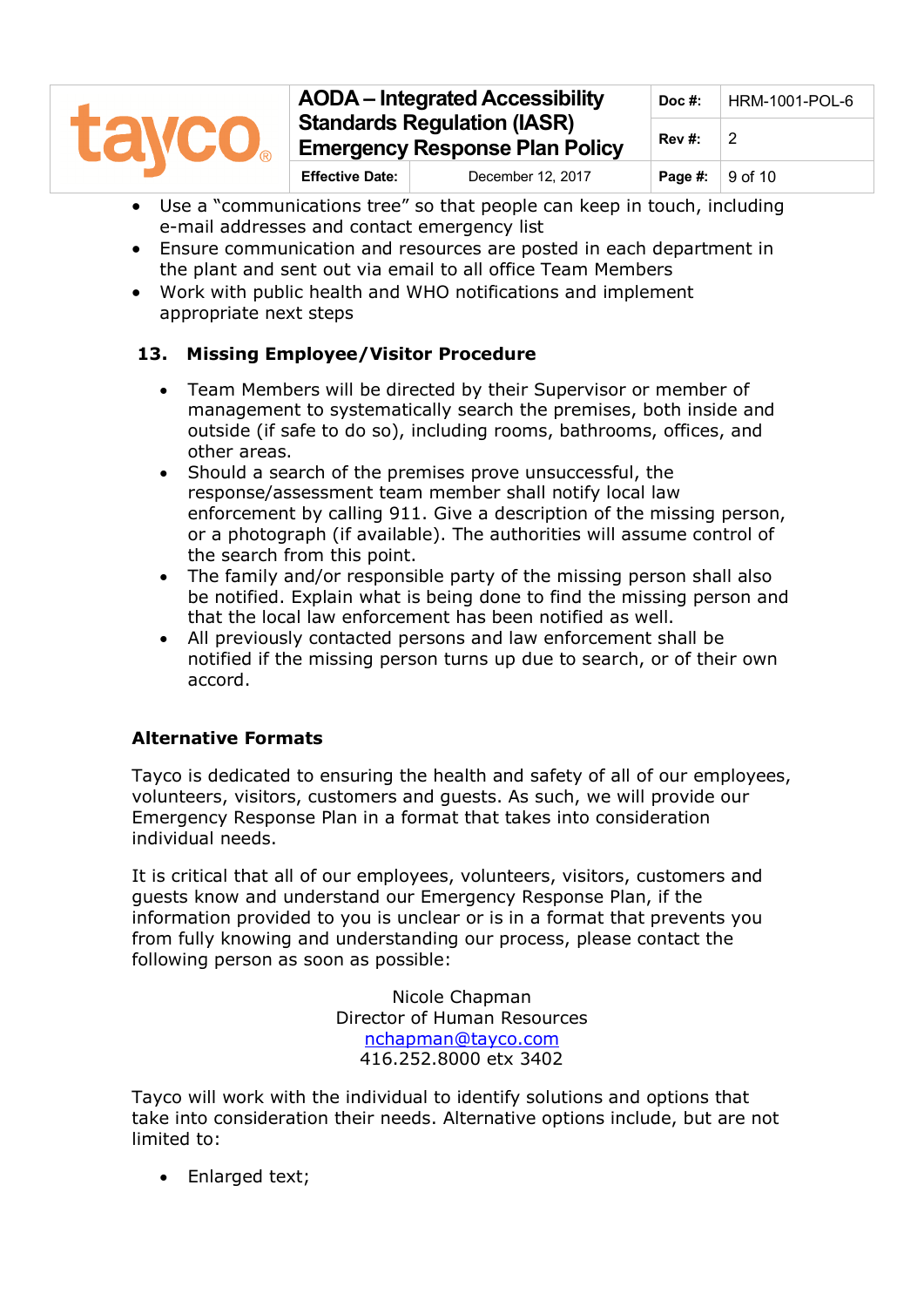| <b>Lavco</b> | <b>AODA</b> – Integrated Accessibility |                                                                             | $Doc$ #: | HRM-1001-POL-6 |
|--------------|----------------------------------------|-----------------------------------------------------------------------------|----------|----------------|
|              |                                        | <b>Standards Regulation (IASR)</b><br><b>Emergency Response Plan Policy</b> |          |                |
|              | <b>Effective Date:</b>                 | December 12, 2017                                                           | Page #:  | 10 of 10       |

- Braille format;
- Communication support either in person or over the phone;
- Documents provided via email.

If requested, and upon approval by the individual, an Individual Emergency Response and Evacuation will be created.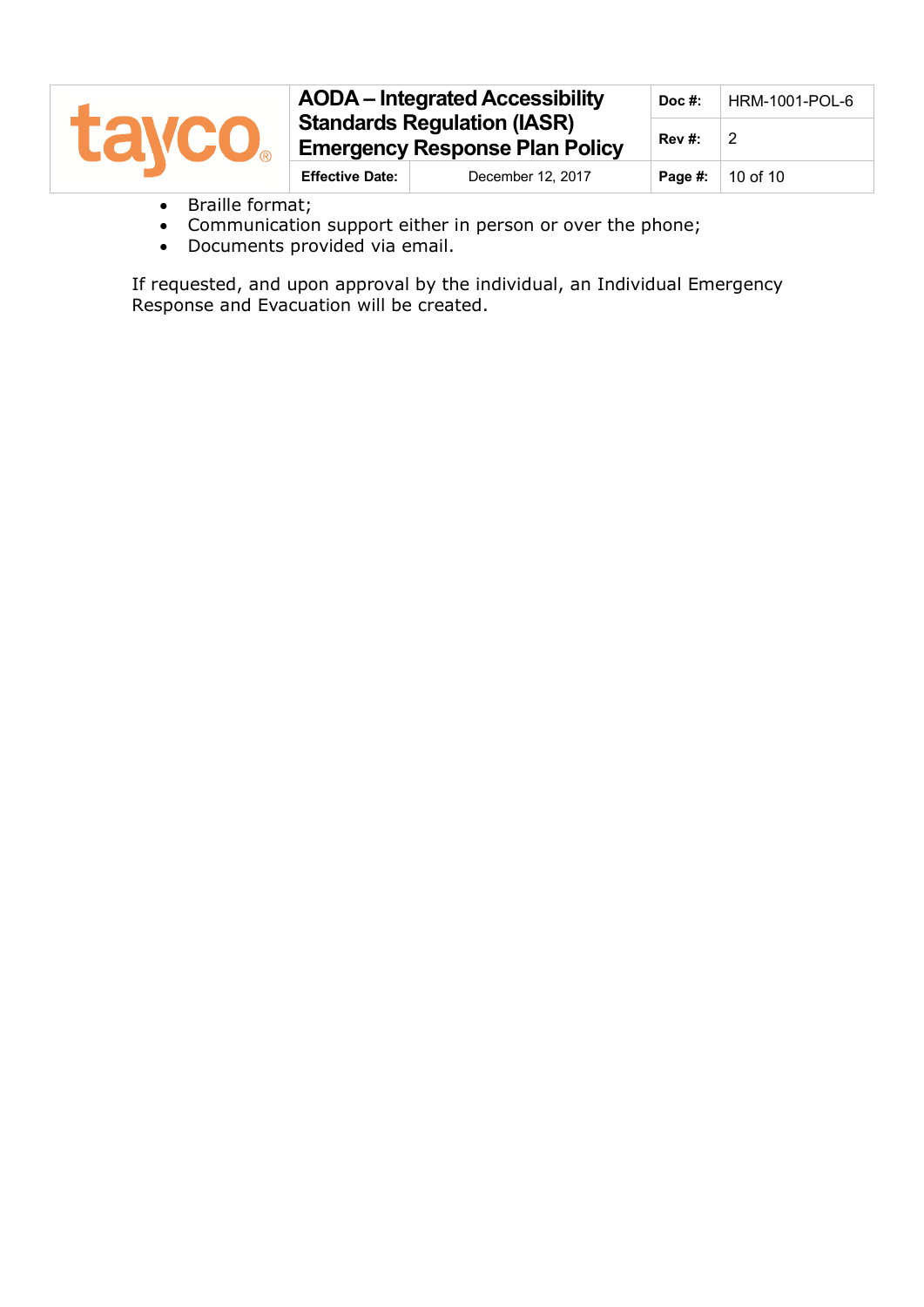# AODA – Multi-Year Accessibility Plan for the Integrated Accessibility Standards Regulation (IASR)

# **Intent**

This 2016 to 2021 accessibility plan outlines the policies and actions that Tayco will put in place to improve opportunities for people with disabilities in accordance with the requirements communicated under the *[Integrated Accessibility Standards, Ontario](http://www.e-laws.gov.on.ca/html/regs/english/elaws_regs_110191_e.htm)  [Regulation 191/11.](http://www.e-laws.gov.on.ca/html/regs/english/elaws_regs_110191_e.htm)*

# **Statement of Commitment**

Tayco believes in equal opportunity and is committed to providing a barrier-free environment that allows all people to maintain their independence and dignity. As an organization, we respect and uphold the requirements set forth under the *Accessibility for Ontarians with Disabilities Act (2005)* and its associated Regulations and strive to meet the needs of individuals with disabilities in a timely and effective manner.

# **Plan**

| <b>General Requirements</b>          |                                                                                          |                                                                          |           |  |  |  |
|--------------------------------------|------------------------------------------------------------------------------------------|--------------------------------------------------------------------------|-----------|--|--|--|
| <b>Accessibility</b><br>Requirement: | Compliance<br>Establishment of accessibility<br>Jan. 1,<br>Deadline:<br>2014<br>policies |                                                                          |           |  |  |  |
| <b>Current Barriers:</b>             | None                                                                                     |                                                                          |           |  |  |  |
| Plan to Meet<br>Requirements:        | Write and publish accessibility policies                                                 |                                                                          |           |  |  |  |
| <b>Potential Future</b><br>Barriers: | Ongoing updates, as required                                                             |                                                                          |           |  |  |  |
| Responsible<br>Authority:            | <b>Nicole</b><br><b>Results:</b><br>Completed<br>Chapman                                 |                                                                          |           |  |  |  |
| <b>Accessibility</b><br>Requirement: |                                                                                          | Training on IASR and the<br>Compliance<br>Human Rights Code<br>Deadline: |           |  |  |  |
| <b>Current Barriers:</b>             | None                                                                                     |                                                                          |           |  |  |  |
| <b>Plan to Meet</b><br>Requirements: | Establish and conduct training to all employees                                          |                                                                          |           |  |  |  |
| <b>Potential Future</b><br>Barriers: | Ongoing updates and training of new employees as required                                |                                                                          |           |  |  |  |
| Responsible<br>Authority:            | <b>Nicole</b><br>Chapman                                                                 | <b>Results:</b>                                                          | Completed |  |  |  |

| <b>Information and Communications Standard</b> |                                                                                                                             |            |         |  |  |
|------------------------------------------------|-----------------------------------------------------------------------------------------------------------------------------|------------|---------|--|--|
| Accessibility                                  | Accessible formats and                                                                                                      | Compliance | Jan. 1, |  |  |
| Requirement:                                   | communication supports                                                                                                      | Deadline:  | 2016    |  |  |
| <b>Current Barriers:</b>                       | None                                                                                                                        |            |         |  |  |
| <b>Plan to Meet</b><br>Requirements:           | Ensure Tayco provides or arranges for the provision of<br>accessible formats and communication supports, when<br>requested. |            |         |  |  |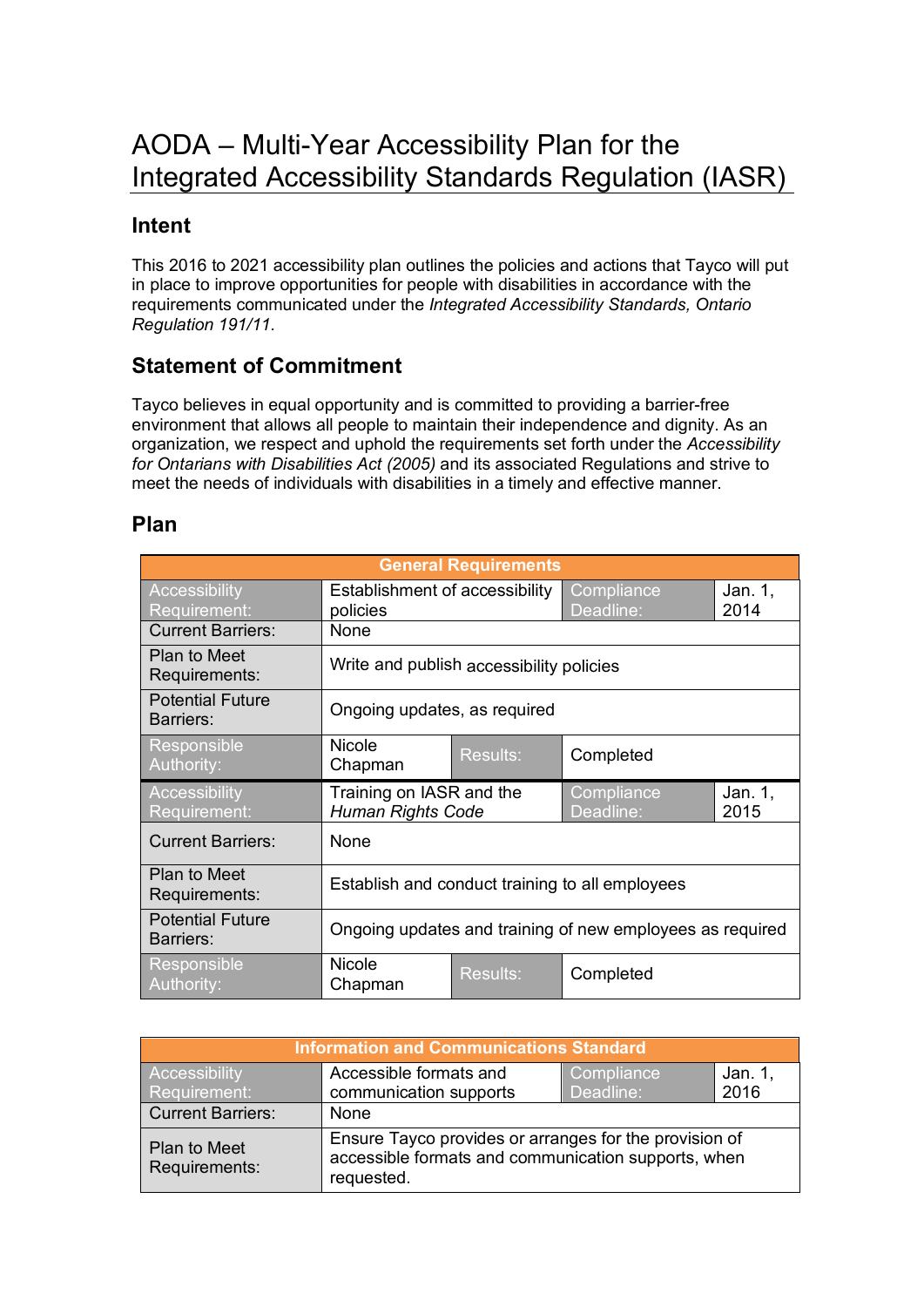| <b>Potential Future</b><br>Barriers:        |                                                                         |                 |                 |  |
|---------------------------------------------|-------------------------------------------------------------------------|-----------------|-----------------|--|
| Responsible<br>Authority:                   | <b>Nicole</b><br>Chapman                                                | Results:        | Completed       |  |
| Accessibility<br>Requirement:               | Accessible websites and web<br>Compliance<br>Deadline:<br>content       |                 | Jan. 1,<br>2014 |  |
| <b>Current Barriers:</b>                    |                                                                         |                 |                 |  |
| <b>Plan to Meet</b><br>Requirements:        | New website was built with AODA web accessibility<br>standards in mind. |                 |                 |  |
| <b>Potential Future</b><br><b>Barriers:</b> | Ensure new technology and website updates comply.                       |                 |                 |  |
| Responsible<br>Authority:                   | <b>Emily Boland</b>                                                     | <b>Results:</b> | Completed       |  |

| <b>Employment Standard</b>           |                                                                                                                                                                                                                                                                                                      |          |                         |                 |
|--------------------------------------|------------------------------------------------------------------------------------------------------------------------------------------------------------------------------------------------------------------------------------------------------------------------------------------------------|----------|-------------------------|-----------------|
| Accessibility<br>Requirement:        | Recruitment, assessment<br>and selection processes                                                                                                                                                                                                                                                   |          | Compliance<br>Deadline: | Jan. 1,<br>2016 |
| <b>Current Barriers:</b>             | None                                                                                                                                                                                                                                                                                                 |          |                         |                 |
| <b>Plan to Meet</b><br>Requirements: | Applicants will be informed that these accommodations are<br>available, upon request, for the interview process and for<br>other candidate selection methods. Where an<br>accommodation is requested, Tayco will consult with the<br>applicant and provide or arrange for suitable<br>accommodation. |          |                         |                 |
| <b>Potential Future</b><br>Barriers: |                                                                                                                                                                                                                                                                                                      |          |                         |                 |
| Responsible<br>Authority:            | <b>Nicole</b><br>Chapman                                                                                                                                                                                                                                                                             | Results: | Completed               |                 |
| Accessibility<br>Requirement:        | Informing employees of<br>supports                                                                                                                                                                                                                                                                   |          | Compliance<br>Deadline: | Jan. 1,<br>2016 |
| <b>Current Barriers:</b>             | None                                                                                                                                                                                                                                                                                                 |          |                         |                 |
| <b>Plan to Meet</b><br>Requirements: | Tayco will ensure that employees are aware of our policies<br>for employees with disabilities and any changes to these<br>policies as they occur.                                                                                                                                                    |          |                         |                 |
| <b>Potential Future</b><br>Barriers: | Ongoing training for all new employees.                                                                                                                                                                                                                                                              |          |                         |                 |
| Responsible<br>Authority:            | <b>Nicole</b><br><b>Results:</b><br>Completed<br>Chapman                                                                                                                                                                                                                                             |          |                         |                 |
| <b>Accessibility</b><br>Requirement: | Accessible formats and<br>communication supports for<br>employees                                                                                                                                                                                                                                    |          | Compliance<br>Deadline: | Jan. 1,<br>2016 |
| <b>Current Barriers:</b>             | None                                                                                                                                                                                                                                                                                                 |          |                         |                 |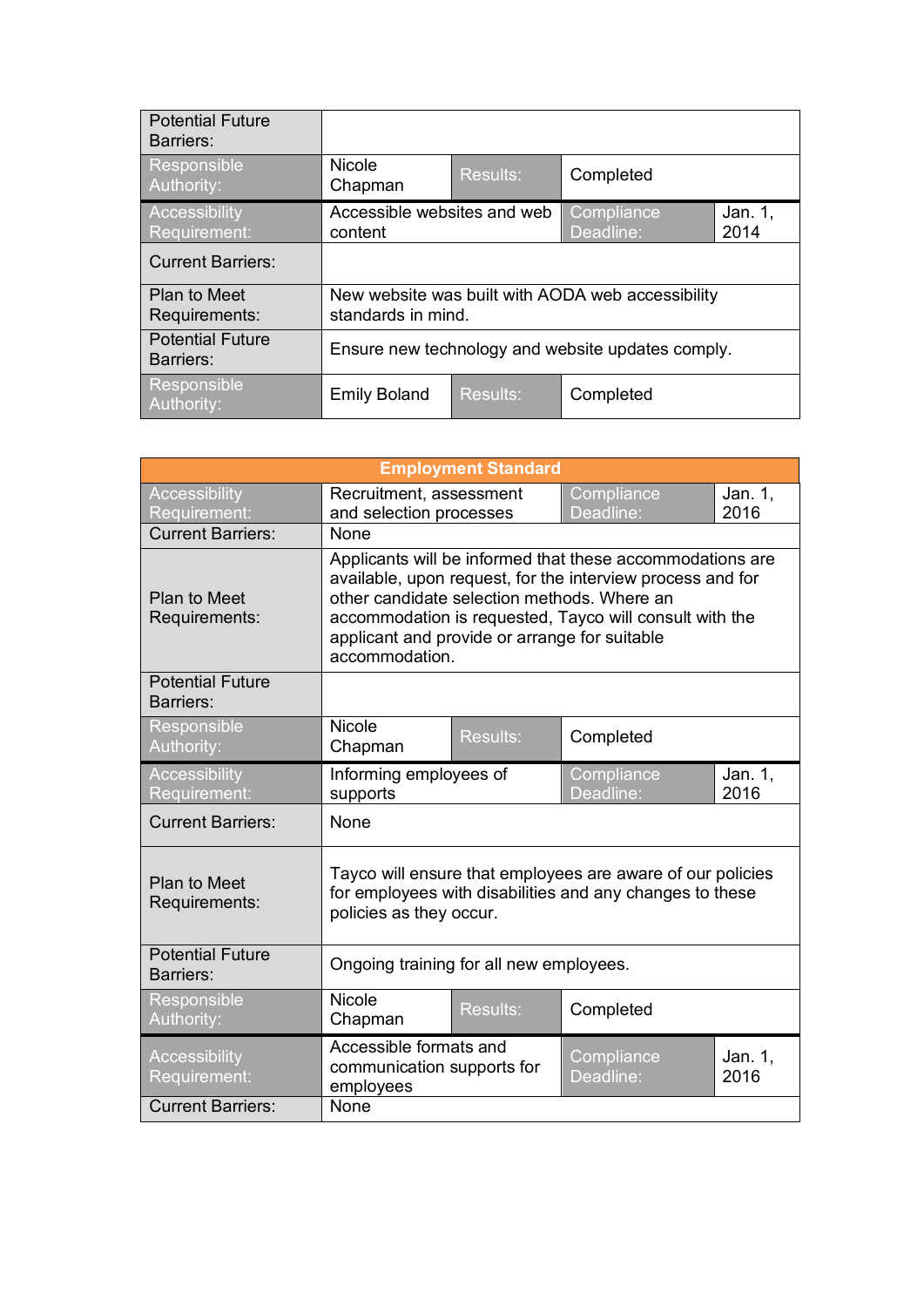| <b>Plan to Meet</b><br>Requirements:                             | If an employee with a disability requests it, Tayco will provide<br>or arrange for the provision of accessible formats and<br>communication supports for the following:<br>Information needed in order to perform his/her job;<br>and<br>Information that is generally available to all<br>$\bullet$<br>employees in the workplace.         |                 |                         |                 |
|------------------------------------------------------------------|---------------------------------------------------------------------------------------------------------------------------------------------------------------------------------------------------------------------------------------------------------------------------------------------------------------------------------------------|-----------------|-------------------------|-----------------|
| <b>Potential Future</b><br><b>Barriers:</b>                      | Ongoing training for all new employees.                                                                                                                                                                                                                                                                                                     |                 |                         |                 |
| Responsible<br>Authority:                                        | <b>Nicole</b><br>Chapman                                                                                                                                                                                                                                                                                                                    | <b>Results:</b> | Completed               |                 |
| <b>Accessibility</b><br>Requirement:                             | Workplace emergency<br>response information                                                                                                                                                                                                                                                                                                 |                 | Compliance<br>Deadline: | Jan. 1,<br>2012 |
| <b>Current Barriers:</b>                                         | None                                                                                                                                                                                                                                                                                                                                        |                 |                         |                 |
| <b>Plan to Meet</b><br>Requirements:                             | Where required, Tayco will create individual workplace<br>emergency response information for employees with<br>disabilities. This information will take into account the unique<br>challenges created by the individual's disability and the<br>physical nature of the workplace, and will be created in<br>consultation with the employee. |                 |                         |                 |
| <b>Potential Future</b><br><b>Barriers:</b>                      | Ongoing training for all new employees.                                                                                                                                                                                                                                                                                                     |                 |                         |                 |
| Responsible<br>Authority:                                        | <b>Nicole</b><br>Chapman                                                                                                                                                                                                                                                                                                                    | <b>Results:</b> | Completed               |                 |
| <b>Accessibility</b><br>Requirement:<br><b>Current Barriers:</b> | Compliance<br>Documented individual<br>Jan. 1,<br>Deadline:<br>accommodation plans<br>2016<br>None                                                                                                                                                                                                                                          |                 |                         |                 |
| <b>Plan to Meet</b><br>Requirements:                             | Tayco will develop and have in place written processes for<br>documenting individual accommodation plans for employees<br>with disabilities.                                                                                                                                                                                                |                 |                         |                 |
| <b>Potential Future</b><br>Barriers:                             | Ongoing training for all new employees.                                                                                                                                                                                                                                                                                                     |                 |                         |                 |
| Responsible<br>Authority:                                        | <b>Nicole</b><br>Chapman                                                                                                                                                                                                                                                                                                                    | <b>Results:</b> | Completed               |                 |
| <b>Accessibility</b><br>Requirement:                             | Compliance<br>Jan. 1,<br>Return to work process<br>Deadline:<br>2016                                                                                                                                                                                                                                                                        |                 |                         |                 |
| <b>Current Barriers:</b>                                         | None                                                                                                                                                                                                                                                                                                                                        |                 |                         |                 |
| Plan to Meet<br>Requirements:                                    | Tayco will develop and implement return to work processes<br>for employees who are absent from work due to a disability<br>and require disability-related accommodation(s) in order to<br>return to work.                                                                                                                                   |                 |                         |                 |
| <b>Potential Future</b><br>Barriers:                             | Ongoing training for all new employees.                                                                                                                                                                                                                                                                                                     |                 |                         |                 |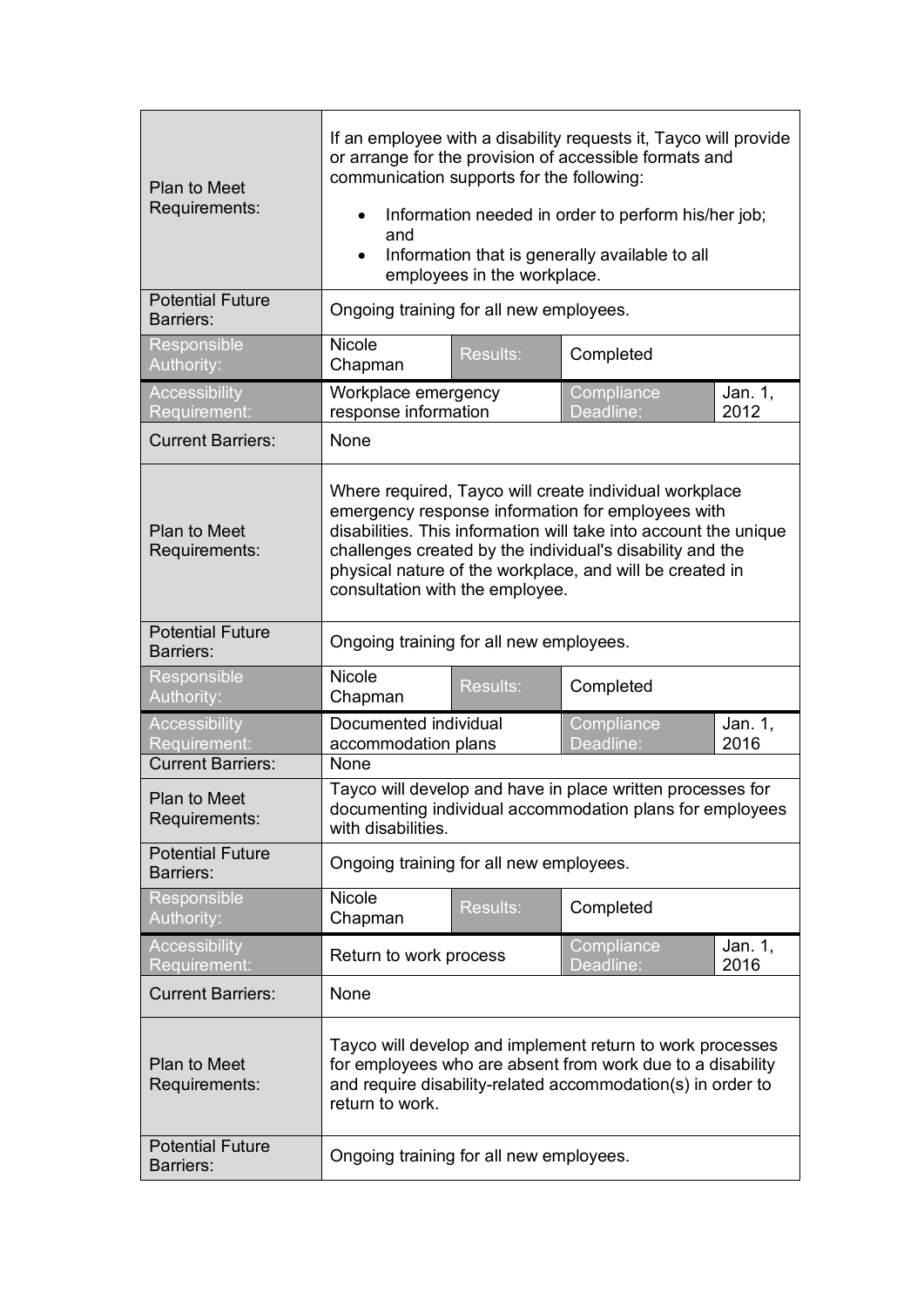| Responsible<br>Authority:                   | <b>Nicole</b><br>Chapman                                                                                                                        | <b>Results:</b> | Completed               |                 |
|---------------------------------------------|-------------------------------------------------------------------------------------------------------------------------------------------------|-----------------|-------------------------|-----------------|
| <b>Accessibility</b><br>Requirement:        | Performance management<br>process                                                                                                               |                 | Compliance<br>Deadline: | Jan. 1,<br>2016 |
| <b>Current Barriers:</b>                    | None                                                                                                                                            |                 |                         |                 |
| <b>Plan to Meet</b><br>Requirements:        | Tayco will consider the accessibility needs of employees with<br>disabilities when implementing performance management<br>processes.            |                 |                         |                 |
| <b>Potential Future</b><br><b>Barriers:</b> | Ongoing training for all new employees.                                                                                                         |                 |                         |                 |
| Responsible<br>Authority:                   | <b>Nicole</b><br>Chapman                                                                                                                        | <b>Results:</b> | Completed               |                 |
| <b>Accessibility</b><br>Requirement:        | Career development and<br>advancement                                                                                                           |                 | Compliance<br>Deadline: | Jan. 1,<br>2016 |
| <b>Current Barriers:</b>                    | None                                                                                                                                            |                 |                         |                 |
| <b>Plan to Meet</b><br>Requirements:        | Tayco will consider the accessibility needs of employees with<br>disabilities when offering career development or<br>advancement opportunities. |                 |                         |                 |
| <b>Potential Future</b><br><b>Barriers:</b> | Ongoing training for all new employees.                                                                                                         |                 |                         |                 |
| Responsible<br>Authority:                   | <b>Nicole</b><br>Chapman                                                                                                                        | <b>Results:</b> | Completed               |                 |
| <b>Accessibility</b><br>Requirement:        | Compliance<br>Redeployment<br>Deadline:                                                                                                         |                 |                         | Jan. 1,<br>2016 |
| <b>Current Barriers:</b>                    | None                                                                                                                                            |                 |                         |                 |
| Plan to Meet<br>Requirements:               | Tayco will ensure the accessibility needs of employees with<br>disabilities will be taken into account in the event of<br>redeployment.         |                 |                         |                 |
| <b>Potential Future</b><br>Barriers:        | Ongoing training for all new employees.                                                                                                         |                 |                         |                 |
| Responsible<br>Authority:                   | Nicole<br>Chapman                                                                                                                               | Results:        | Completed               |                 |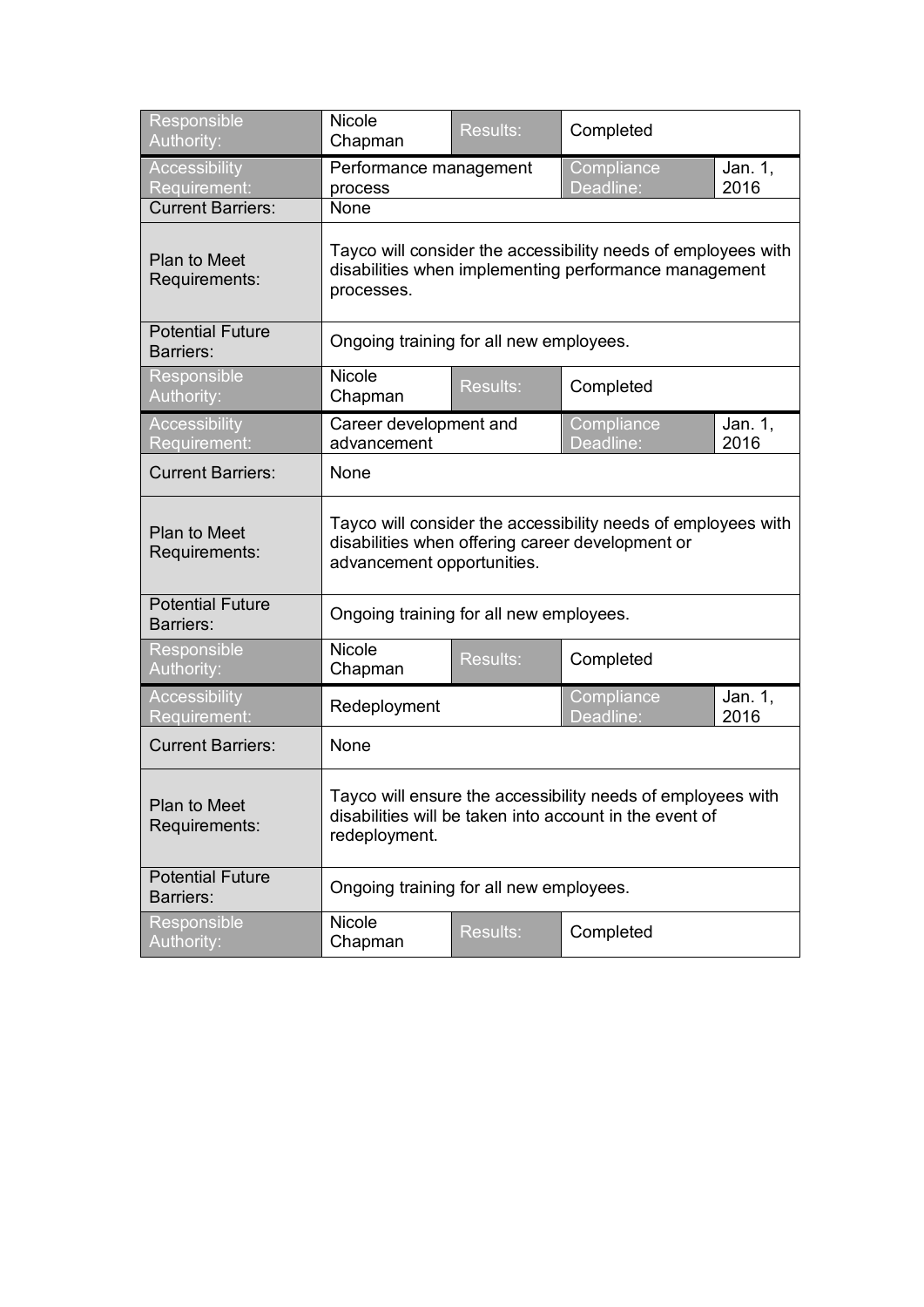

# Individual Accommodation Planning Tool

Employee's name: Date:

Employee's title: Manager: Manager: Manager: Manager: Manager: Manager: Manager: Manager: Manager: Manager:  $\blacksquare$ 

| <b>Limitations</b> | Job-related tasks/activities affected by<br><b>limitations</b> | Is this an essential<br>job requirement? |
|--------------------|----------------------------------------------------------------|------------------------------------------|
|                    |                                                                |                                          |
|                    |                                                                |                                          |
|                    |                                                                |                                          |
|                    |                                                                |                                          |

Sources of expert input into the individual accommodation plan (e.g., human resources manager, family doctor, specialists):

Accommodation measures are to be implemented from [start date] to [end date].

If no end date is expected, the next review of this accommodation plan will occur on *[review date]*. (The accommodation measure(s) should be reviewed annually, at a minimum.)

#### **Description of Accommodation Measure(s)**

| Which job requirements and<br>related tasks require<br>accommodation? | What are the objectives of<br>the accommodation (i.e.,<br>what must the<br>accommodation do to be<br>successful)? | What accommodation<br>strategies/tools have been<br>selected to facilitate this<br>task/activity? |
|-----------------------------------------------------------------------|-------------------------------------------------------------------------------------------------------------------|---------------------------------------------------------------------------------------------------|
|                                                                       |                                                                                                                   |                                                                                                   |
|                                                                       |                                                                                                                   |                                                                                                   |
|                                                                       |                                                                                                                   |                                                                                                   |
|                                                                       |                                                                                                                   |                                                                                                   |

Employee Signature:\_\_\_\_\_\_\_\_\_\_\_\_\_\_\_\_\_\_\_\_\_\_\_\_\_\_\_\_\_\_\_\_

Manager Signature: \_\_\_\_\_\_\_\_\_\_\_\_\_\_\_\_\_\_\_\_\_\_\_\_\_\_\_\_\_\_\_\_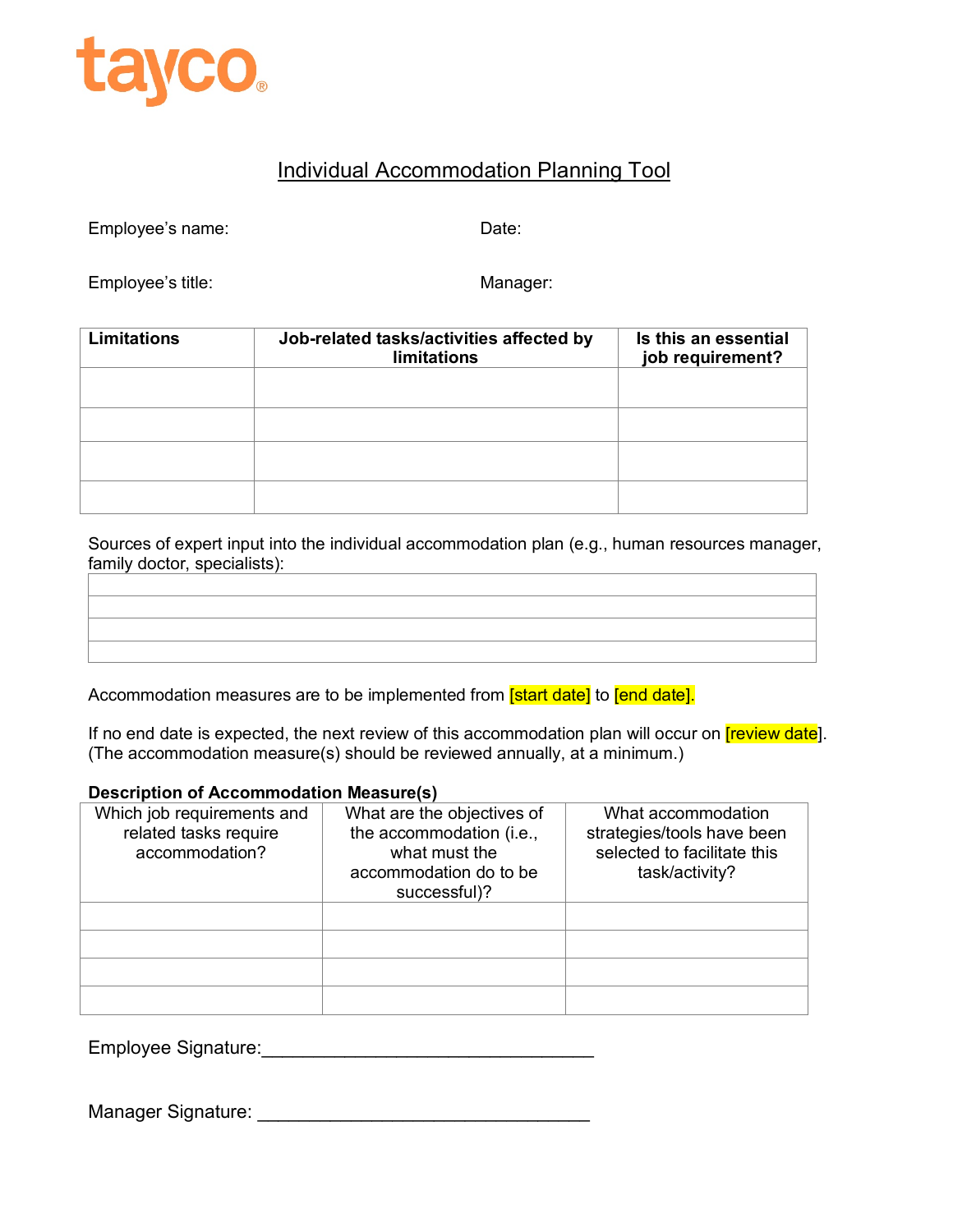

# Individual Workplace Emergency Response Information Worksheet

#### **INSTRUCTIONS**

The employee with a disability completes this worksheet with his manager to help identify threats to the employee's safety that could arise in an emergency situation. The worksheet is also used to provide suggestions on how to overcome the identified threats.

The information collected is confidential and will be shared only with the employee's consent. He/she does not have to provide details of medical condition or disability—only about the type of help he/she may need in an emergency.

#### **EMPLOYEE INFORMATION**

| $-$<br>ue.                      |  |
|---------------------------------|--|
| ∩on∴<br>$H = 1$<br>--<br>⊶<br>ີ |  |

#### **EMERGENCY CONTACT INFORMATION**

| Name:             |  |
|-------------------|--|
| Telephone Number: |  |
| Email:            |  |
| Relationship:     |  |

#### **WORKPLACE LOCATION**

1. Where do you work? Area:

#### **POTENTIAL EMERGENCY RESPONSE BARRIERS**

- 2. Can you read/access our emergency information?
	- $\mathsf{\_}$  Yes

\_\_\_\_ No

If not, what would make this information accessible to you? (Use additional sheets as necessary.)

3. Can you see or hear the fire/security alarm signal?

\_\_\_\_ Yes

 $\_\_$  No

\_\_\_\_ I don't know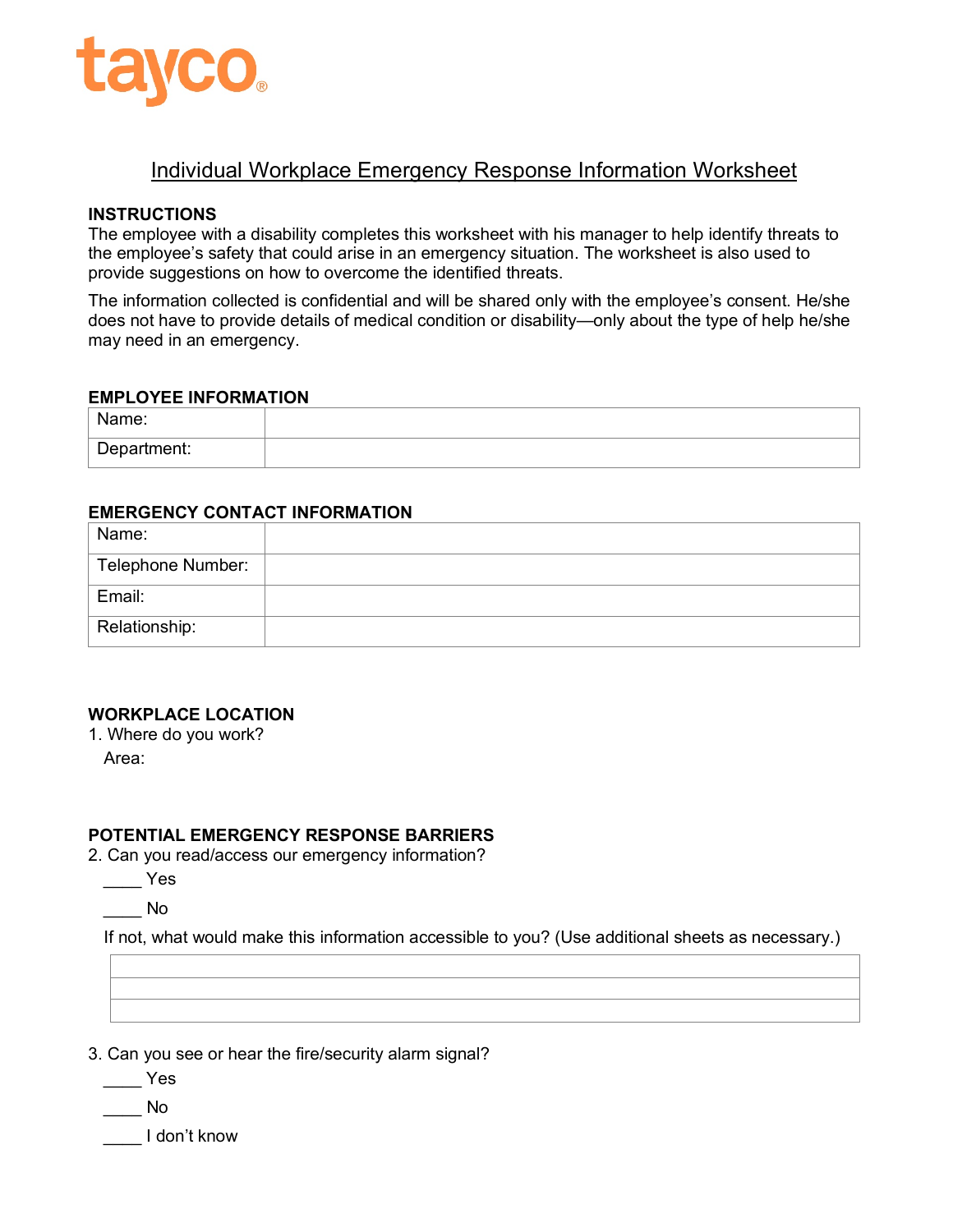If not, what would help you to know the alarm was flashing or ringing? (Use additional sheets as necessary.)

4. Can you activate the fire/security alarm system?

 $\rule{1em}{0.15mm}$  Yes

 $\overline{\phantom{0}}$  No

\_\_\_\_ I don't know

If not, what would help you to sound the alarm? (Use additional sheets as necessary.)

5. Can you talk to emergency staff?

 $\rule{1em}{0.15mm}$  Yes

\_\_\_\_ No

If not, what would help you to communicate with them? (Use additional sheets as necessary.)

6. Can you use the emergency exits?

 $\rule{1em}{0.15mm}$  Yes

 $\_\_$  No

\_\_\_\_ I don't know

If not, what would help you to exit the building? (Use additional sheets as necessary.)

7. Does your mobility device fit in the emergency waiting area?

\_\_\_\_ Yes

\_\_\_\_ No

\_\_\_\_ I don't know

 $N/A$ 

If not, what would help it fit, or is there a better location? (Use additional sheets as necessary.)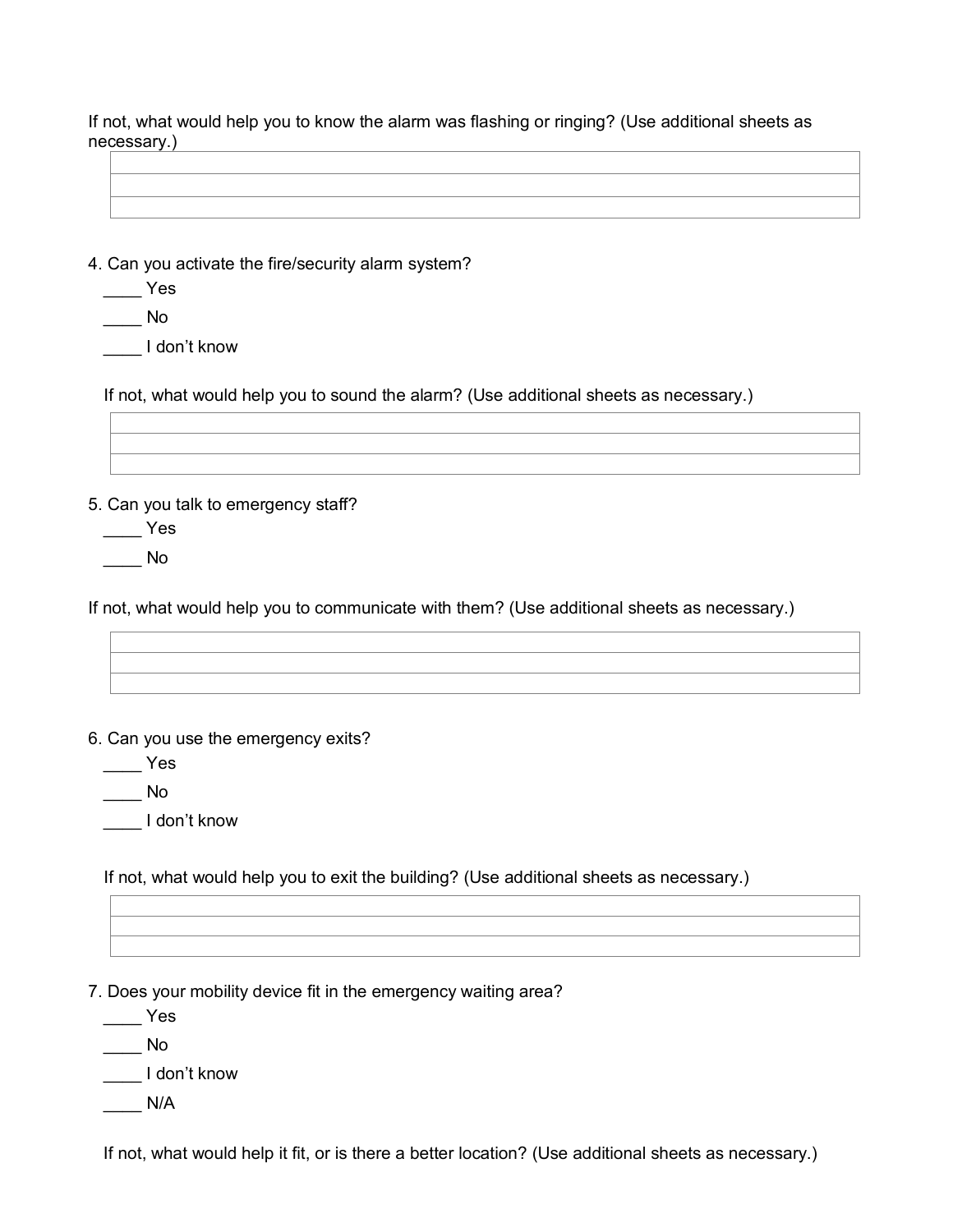8. Could you find the exit if it were smoky or dark?

- $\rule{1em}{0.15mm}$  Yes
- $\_\_$  No
- \_\_\_\_ I don't know

If not, what would help you to find the exit? (Use additional sheets as necessary.)

9. Can you exit the building by yourself?

 $\_\_$  Yes

 $\_\_$  No

\_\_\_\_ I don't know

If not, what would help you to exit? (Use additional sheets as necessary.)

10. Can you get to an emergency evacuation chair by yourself?

 $\frac{1}{2}$  Yes

\_\_\_\_ No

\_\_\_\_ I don't know

 $\frac{N}{A}$ 

If not, what help do you need? (Use additional sheets as necessary.)

11. Would you be able to evacuate during a stressful and crowded situation?

 $\frac{1}{2}$  Yes

\_\_\_\_ No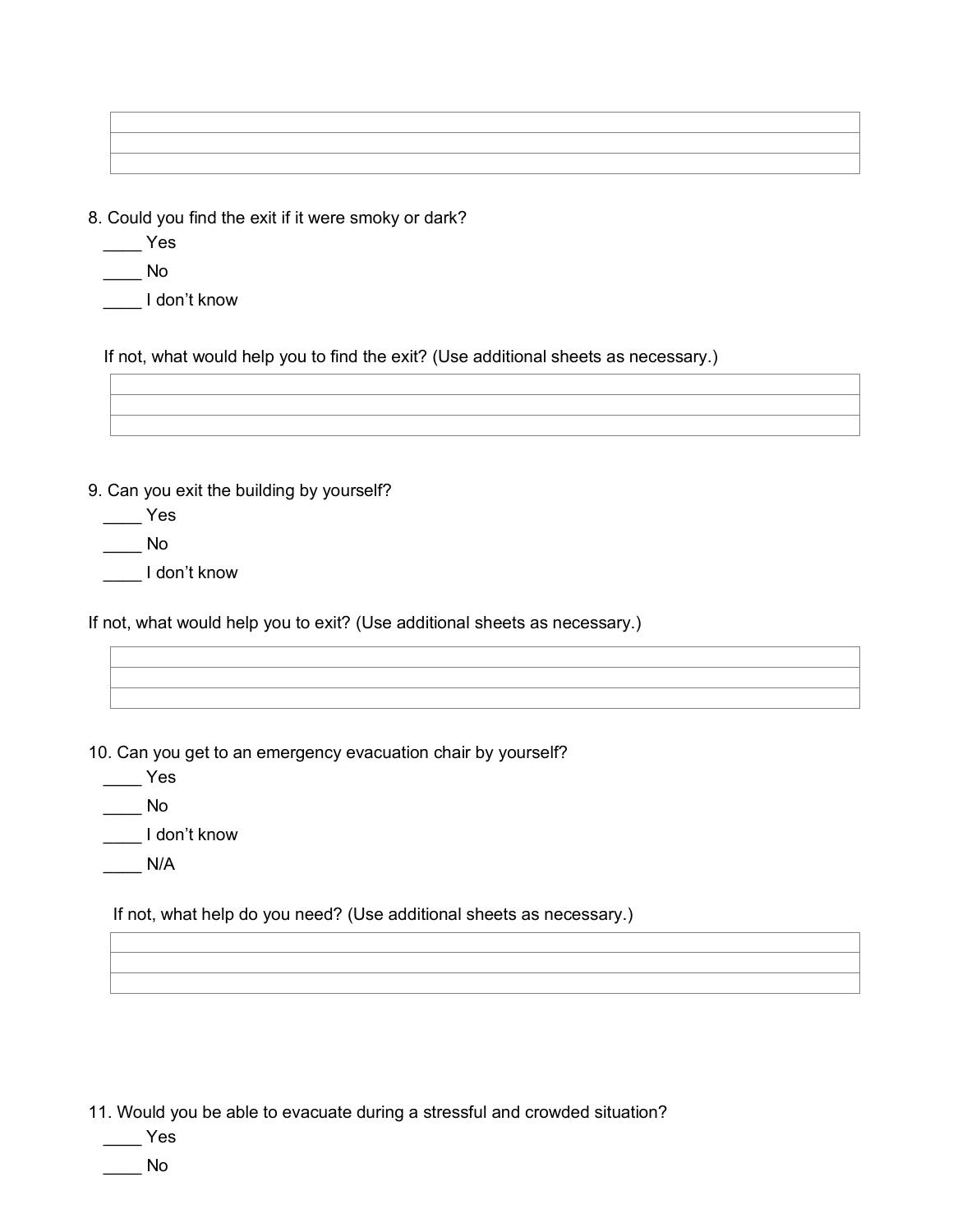\_\_\_\_ I don't know

If not, what would help you to evacuate? (Use additional sheets as necessary.)

12. If you need help to evacuate, what instructions do people need to help you? (Use additional sheets as necessary.)

13. If you need other accommodations in an emergency, please list them here. (Use additional sheets as necessary.)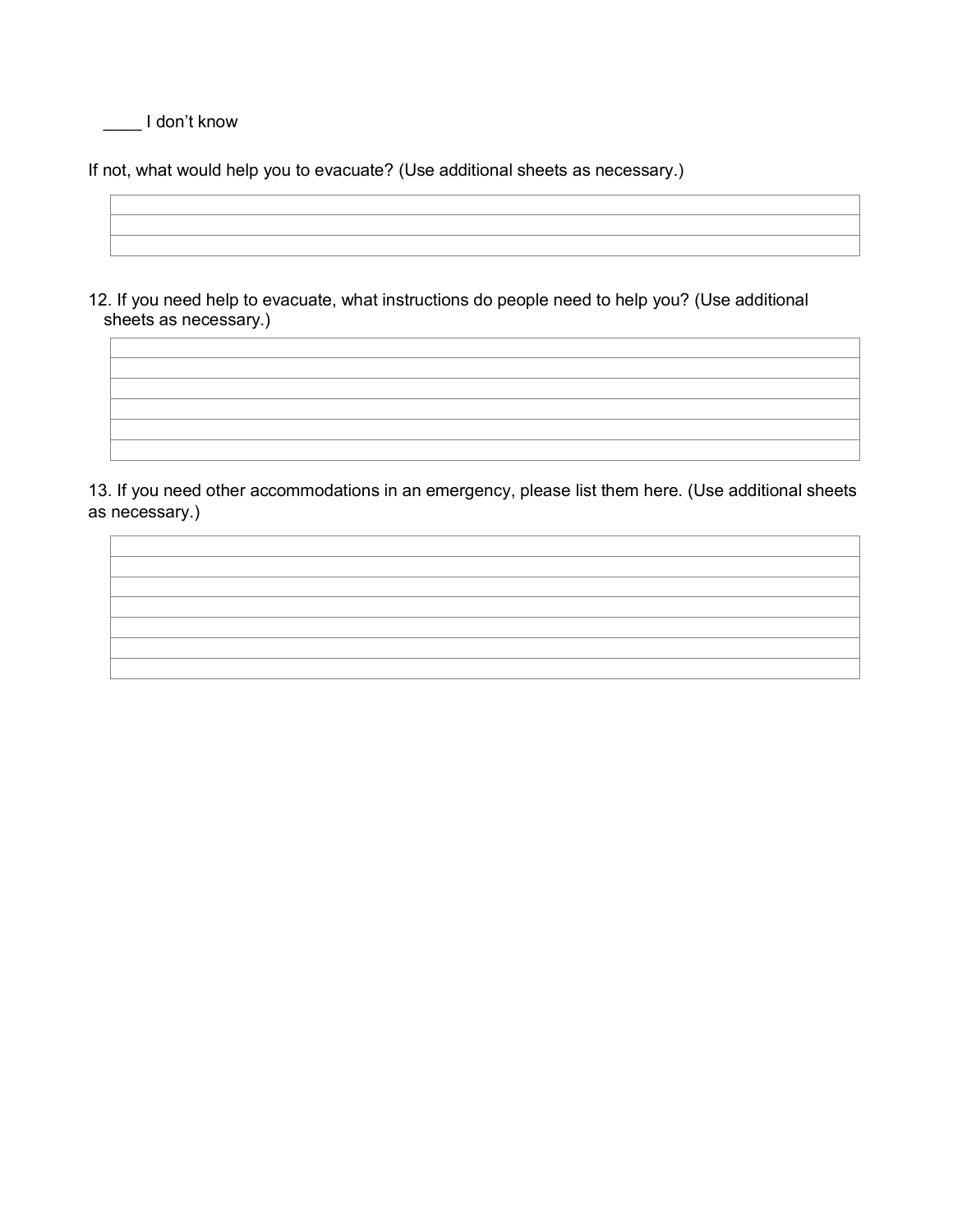

# Individualized Employee Emergency Response Information

#### **INSTRUCTIONS**

Use the information collected in the worksheet to create an individualized workplace emergency response for each employee with a disability. Modify this form if an employee needs different types of accommodations for different types of emergencies.

All information in this document is confidential and will be shared only with the employee's consent

#### **EMPLOYEE INFORMATION**

| $-$<br>11U.           |  |
|-----------------------|--|
| Denar<br>$T = 1$<br>. |  |

#### **EMERGENCY CONTACT INFORMATION**

| Name:             |  |
|-------------------|--|
| Telephone Number: |  |
| Email:            |  |
| Relationship:     |  |

#### **WORKPLACE LOCATION**

1. Where do you work? Area:

#### **EMERGENCY ALERTS**

[Name of employee] will be informed of an emergency situation by:

Existing alarm system

**Example 2** Pager device

- \_\_\_\_ Visual alarm system
- \_\_\_\_ Co-worker
- Other (specify):

#### **ASSISTANCE METHODS**

List types of assistance (e.g., staff assistance or transfer instructions).

**EQUIPMENT REQUIRED**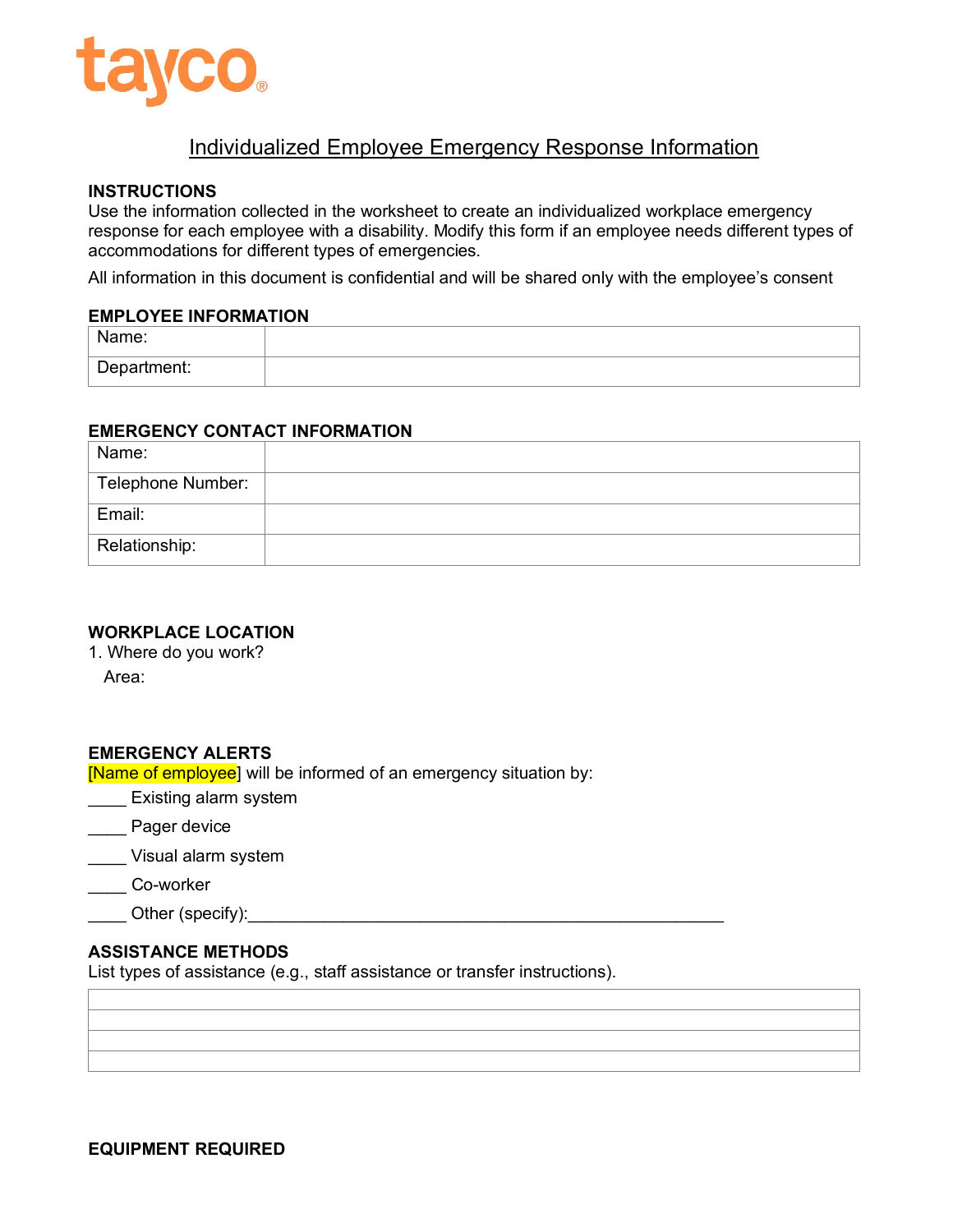List any devices required, where they are stored, and how to use them.

#### **EVACUATION ROUTE AND PROCEDURE**

Provide a step-by-step description, beginning from the first sign of an emergency.

#### **ALTERNATIVE EVACUATION ROUTE**

#### **EMERGENCY SUPPORT STAFF**

The following people have been designated to help [name of employee] in an emergency.

| Name | <b>Location and/or contact</b><br>information | <b>Type of assistance</b> |
|------|-----------------------------------------------|---------------------------|
|      |                                               |                           |
|      |                                               |                           |
|      |                                               |                           |

#### **CONSENT TO SHARE EMERGENCY RESPONSE INFORMATION**

I [name of employee] give consent for [name of organization] to share this individualized workplace emergency response information with the individuals listed above, who have been designated to help me in an emergency.

| Employee's name | Employee's signature | Date |
|-----------------|----------------------|------|
|                 |                      |      |
|                 |                      |      |
|                 |                      |      |
|                 |                      |      |
| Manager's name  | Manager's signature  | Date |